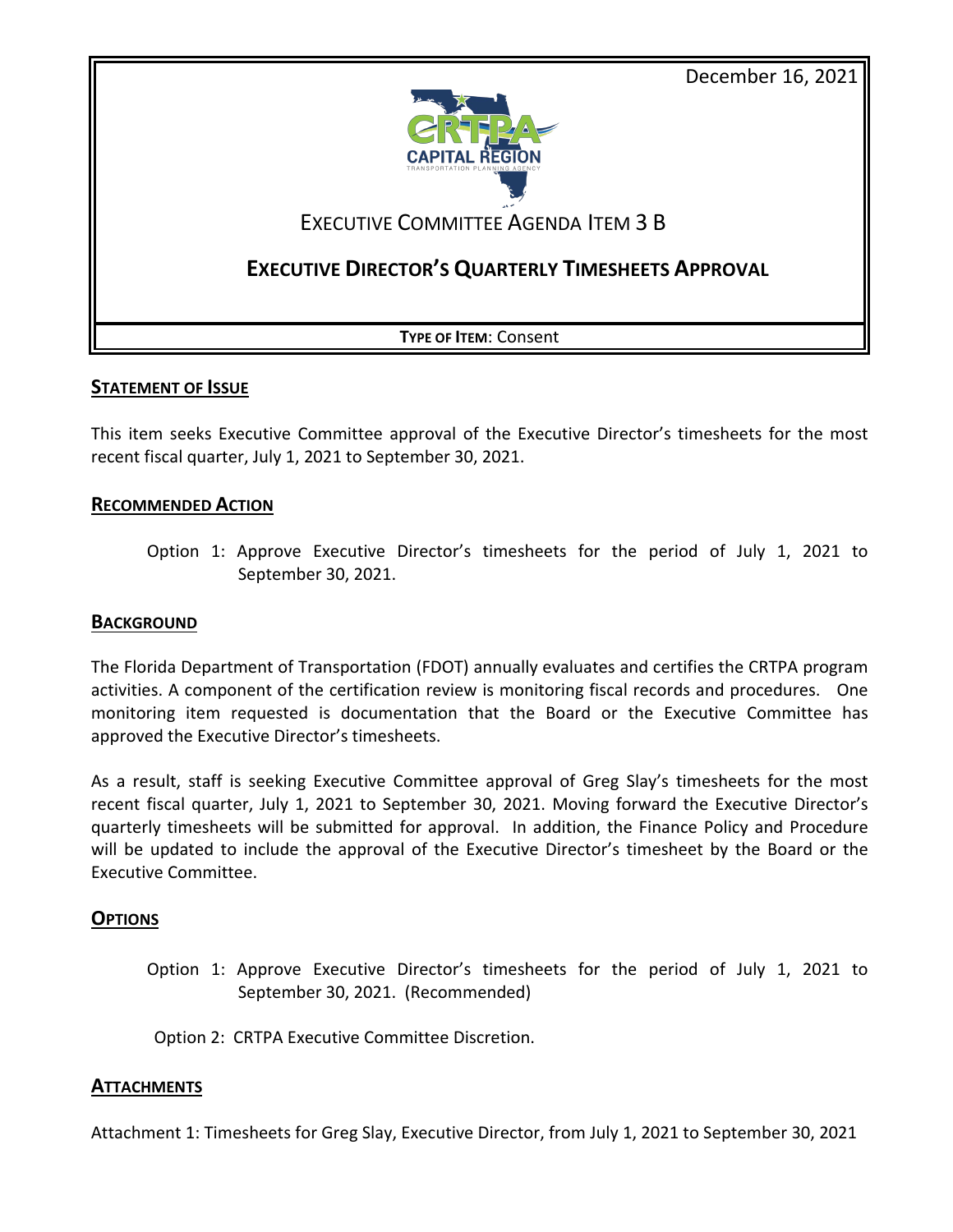### **ATTACHMENT 1**

| <b>EMP NAME:</b>                 | <b>Greg Slay</b>                             | <b>PAYROLL DATE:</b>                                                                                  | 7/9/21            |                    |  |  |  |  |  |  |  |  |
|----------------------------------|----------------------------------------------|-------------------------------------------------------------------------------------------------------|-------------------|--------------------|--|--|--|--|--|--|--|--|
|                                  |                                              |                                                                                                       |                   |                    |  |  |  |  |  |  |  |  |
| EMP#                             |                                              | DATE RANGE:                                                                                           | 6/21/21           | 7/2/21             |  |  |  |  |  |  |  |  |
| DEPT:                            | 460101                                       |                                                                                                       |                   |                    |  |  |  |  |  |  |  |  |
|                                  |                                              |                                                                                                       |                   |                    |  |  |  |  |  |  |  |  |
| <b>CRTPA EMPLOYEE TIME SHEET</b> |                                              |                                                                                                       |                   |                    |  |  |  |  |  |  |  |  |
| <b>DAY</b>                       | <b>DATE</b>                                  | <b>VACATION HOURS</b>                                                                                 | <b>SICK HOURS</b> | <b>OTHER LEAVE</b> |  |  |  |  |  |  |  |  |
|                                  |                                              |                                                                                                       |                   |                    |  |  |  |  |  |  |  |  |
| Mon                              | 6/21/21                                      |                                                                                                       |                   |                    |  |  |  |  |  |  |  |  |
| <b>Tues</b>                      | 6/22/21                                      |                                                                                                       |                   |                    |  |  |  |  |  |  |  |  |
| Wed                              | 6/23/21                                      |                                                                                                       |                   |                    |  |  |  |  |  |  |  |  |
| <b>Thurs</b>                     | 6/24/21                                      |                                                                                                       |                   |                    |  |  |  |  |  |  |  |  |
| Fri                              | 6/25/21                                      | $\overline{4}$                                                                                        |                   |                    |  |  |  |  |  |  |  |  |
|                                  |                                              |                                                                                                       |                   |                    |  |  |  |  |  |  |  |  |
| Mon                              | 6/28/21                                      |                                                                                                       |                   |                    |  |  |  |  |  |  |  |  |
| <b>Tues</b>                      | 6/29/21                                      |                                                                                                       |                   |                    |  |  |  |  |  |  |  |  |
| Wed                              | 6/30/21                                      |                                                                                                       |                   |                    |  |  |  |  |  |  |  |  |
| <b>Thurs</b>                     | 7/1/21                                       |                                                                                                       |                   |                    |  |  |  |  |  |  |  |  |
| Fri                              | 7/2/21                                       |                                                                                                       |                   |                    |  |  |  |  |  |  |  |  |
| Comments:                        |                                              |                                                                                                       |                   |                    |  |  |  |  |  |  |  |  |
|                                  |                                              |                                                                                                       |                   |                    |  |  |  |  |  |  |  |  |
|                                  |                                              | By signing below the employee indicates that the foregoing are the hours of leave taken during the    |                   |                    |  |  |  |  |  |  |  |  |
|                                  |                                              | payroll period and that aside from such leave time, the employee has worked during the payroll period |                   |                    |  |  |  |  |  |  |  |  |
|                                  | in accordance with his/her job requirements. |                                                                                                       |                   |                    |  |  |  |  |  |  |  |  |
|                                  |                                              |                                                                                                       |                   |                    |  |  |  |  |  |  |  |  |
|                                  | Leage Aley                                   |                                                                                                       |                   | July 1, 2021       |  |  |  |  |  |  |  |  |
| <b>EMPLOYEE SIGNATURE</b>        |                                              |                                                                                                       |                   | <b>DATE</b>        |  |  |  |  |  |  |  |  |
|                                  |                                              |                                                                                                       |                   |                    |  |  |  |  |  |  |  |  |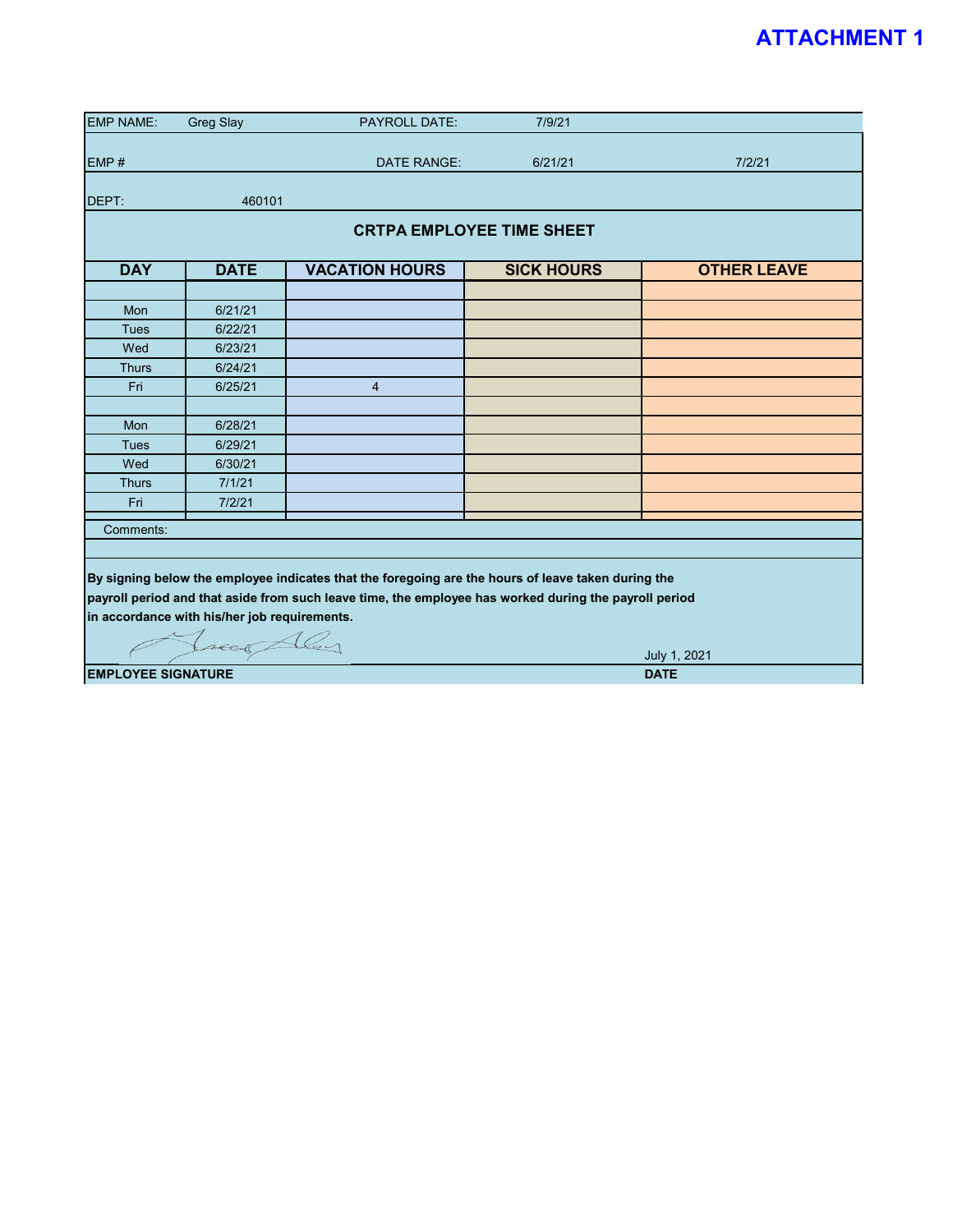| Department<br><b>Payroll Date</b><br><b>Payroll Range</b> | <b>Employee Name</b><br><b>Employee Number</b> | <b>Greg Slay</b><br>14156<br><b>CRTPA</b><br>07/09/21<br>06/21/21 | <b>VACATION, SICK, HOLIDAY OR OTHER TIME SHOULD BE LISTED UNDER THE ADMIN TASK</b><br>07/02/21<br>thru |                               |                               |                                                       |                                          |                                                      |              |                                                                                                                                                                         |  |
|-----------------------------------------------------------|------------------------------------------------|-------------------------------------------------------------------|--------------------------------------------------------------------------------------------------------|-------------------------------|-------------------------------|-------------------------------------------------------|------------------------------------------|------------------------------------------------------|--------------|-------------------------------------------------------------------------------------------------------------------------------------------------------------------------|--|
| <b>Day</b>                                                | <b>Date</b>                                    | <b>Task 1.0</b><br><b>Admin</b>                                   | <b>Task 2.0</b><br><b>Data</b><br>Collection                                                           | <b>Task 3.0</b><br><b>LRP</b> | <b>Task 4.0</b><br><b>SRP</b> | <b>Task 5.0</b><br><b>Mobility</b><br><b>Planning</b> | <b>Task 6.0</b><br><b>Public</b><br>Inv. | <b>Task 7.0</b><br><b>Special</b><br><b>Projects</b> |              |                                                                                                                                                                         |  |
|                                                           |                                                | 701                                                               | 989                                                                                                    | 703                           | 990                           | 706                                                   | 705                                      | 995                                                  | <b>Hours</b> |                                                                                                                                                                         |  |
| Mon                                                       | 06/21/21                                       | $\overline{2}$                                                    |                                                                                                        | 2 <sub>2</sub>                | $\mathbf{2}$                  | $\mathbf{2}$                                          |                                          |                                                      | 8            |                                                                                                                                                                         |  |
| <b>Tues</b>                                               | 06/22/21                                       | $\overline{2}$                                                    |                                                                                                        |                               |                               | 2 <sup>1</sup>                                        |                                          |                                                      | 8            | Admin, invoices, controls, resurfacings, Thomasville Rd Trail - Betton Hills HOA<br>Invoices, traffic data, Orange Ave Context class., T'ville Rd, website, US 90 Trail |  |
| Wed                                                       | 06/23/21                                       | $\overline{2}$                                                    | $\overline{2}$                                                                                         |                               |                               | 2 <sup>2</sup>                                        |                                          | $\overline{2}$                                       | 8            | Audit, traffic data, ITS,                                                                                                                                               |  |
| <b>Thurs</b>                                              | 06/24/21                                       | $3\overline{3}$                                                   |                                                                                                        |                               |                               | $\overline{2}$                                        |                                          |                                                      | 8            | Admin, audit, Orange Ave, ITS, website                                                                                                                                  |  |
| Fri                                                       | 06/25/21                                       | 8                                                                 |                                                                                                        |                               |                               |                                                       |                                          |                                                      | 8            | Staff meeting, audit, admin, Personal leave                                                                                                                             |  |
|                                                           |                                                |                                                                   |                                                                                                        |                               |                               |                                                       |                                          |                                                      |              |                                                                                                                                                                         |  |
| Mon                                                       | 06/28/21                                       | 3                                                                 |                                                                                                        |                               |                               | 2 <sub>2</sub>                                        |                                          |                                                      | 8            | Audit, Admin, RMP, SB 100, Thomasville Rd Trail, website                                                                                                                |  |
| <b>Tues</b>                                               | 06/29/21                                       | 3                                                                 |                                                                                                        | $\overline{2}$                | $\overline{2}$                |                                                       |                                          |                                                      | 8            | Audit, FHWA certification, RMP                                                                                                                                          |  |
| Wed                                                       | 06/30/21                                       | $\bf{3}$                                                          |                                                                                                        | $\mathbf{2}$                  |                               | $\overline{2}$                                        |                                          |                                                      | 8            | Audit, fiscal policies, RMP, Thomasville Rd, US 90 Trail                                                                                                                |  |
| <b>Thurs</b>                                              | 07/01/21                                       | $\overline{2}$                                                    |                                                                                                        | $3\phantom{a}$                |                               | 2 <sup>1</sup>                                        |                                          |                                                      | 8            | Fiscal policies, admin, Orange Ave PD&E, RMP, TIP/PPLs                                                                                                                  |  |
| Fri                                                       | 07/02/21                                       | 2 <sup>2</sup>                                                    |                                                                                                        | 2 <sup>1</sup>                |                               | 2 <sup>1</sup>                                        | 2 <sup>1</sup>                           |                                                      | 8            | Staff meeting, RMP, ITS, website/Facebook                                                                                                                               |  |
|                                                           |                                                |                                                                   |                                                                                                        |                               |                               |                                                       |                                          |                                                      |              |                                                                                                                                                                         |  |
|                                                           |                                                |                                                                   |                                                                                                        |                               |                               |                                                       |                                          |                                                      | 80           | <b>Total</b>                                                                                                                                                            |  |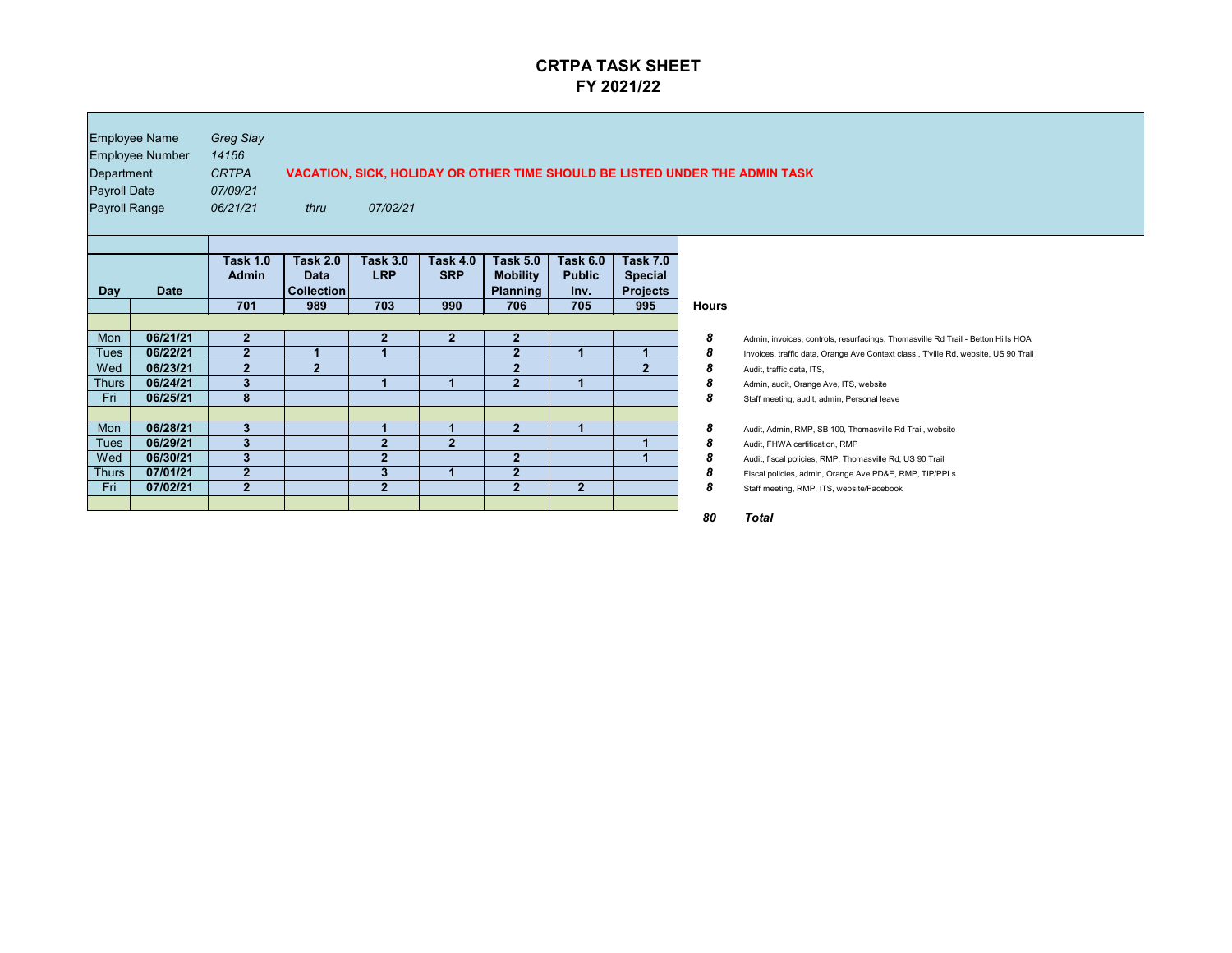| <b>EMP NAME:</b>                                                                                                                                                                                                                                                          | <b>Greg Slay</b>          | <b>PAYROLL DATE:</b> | 7/23/21            |                              |  |  |  |  |  |  |  |  |
|---------------------------------------------------------------------------------------------------------------------------------------------------------------------------------------------------------------------------------------------------------------------------|---------------------------|----------------------|--------------------|------------------------------|--|--|--|--|--|--|--|--|
|                                                                                                                                                                                                                                                                           |                           |                      |                    |                              |  |  |  |  |  |  |  |  |
| EMP#                                                                                                                                                                                                                                                                      |                           | <b>DATE RANGE:</b>   | 7/5/21             | 7/16/21                      |  |  |  |  |  |  |  |  |
| DEPT:                                                                                                                                                                                                                                                                     | 460101                    |                      |                    |                              |  |  |  |  |  |  |  |  |
| <b>CRTPA EMPLOYEE TIME SHEET</b>                                                                                                                                                                                                                                          |                           |                      |                    |                              |  |  |  |  |  |  |  |  |
| <b>DAY</b>                                                                                                                                                                                                                                                                | <b>DATE</b>               | <b>SICK HOURS</b>    | <b>OTHER LEAVE</b> |                              |  |  |  |  |  |  |  |  |
|                                                                                                                                                                                                                                                                           |                           |                      |                    |                              |  |  |  |  |  |  |  |  |
| Mon                                                                                                                                                                                                                                                                       | 7/5/21                    |                      |                    | 8H                           |  |  |  |  |  |  |  |  |
| <b>Tues</b>                                                                                                                                                                                                                                                               | 7/6/21                    |                      |                    |                              |  |  |  |  |  |  |  |  |
| Wed                                                                                                                                                                                                                                                                       | 7/7/21                    |                      |                    |                              |  |  |  |  |  |  |  |  |
| <b>Thurs</b>                                                                                                                                                                                                                                                              | 7/8/21                    |                      |                    |                              |  |  |  |  |  |  |  |  |
| Fri                                                                                                                                                                                                                                                                       | 7/9/21                    |                      |                    |                              |  |  |  |  |  |  |  |  |
|                                                                                                                                                                                                                                                                           |                           |                      |                    |                              |  |  |  |  |  |  |  |  |
| Mon                                                                                                                                                                                                                                                                       | 7/12/21                   |                      |                    |                              |  |  |  |  |  |  |  |  |
| <b>Tues</b>                                                                                                                                                                                                                                                               | 7/13/21                   |                      |                    |                              |  |  |  |  |  |  |  |  |
| Wed                                                                                                                                                                                                                                                                       | 7/14/21                   |                      |                    |                              |  |  |  |  |  |  |  |  |
| <b>Thurs</b>                                                                                                                                                                                                                                                              | 7/15/21                   |                      |                    |                              |  |  |  |  |  |  |  |  |
| Fri                                                                                                                                                                                                                                                                       | 7/16/21                   | 8                    |                    |                              |  |  |  |  |  |  |  |  |
| Comments:                                                                                                                                                                                                                                                                 |                           |                      |                    |                              |  |  |  |  |  |  |  |  |
|                                                                                                                                                                                                                                                                           |                           |                      |                    |                              |  |  |  |  |  |  |  |  |
| By signing below the employee indicates that the foregoing are the hours of leave taken during the<br>payroll period and that aside from such leave time, the employee has worked during the payroll period<br>in accordance with his/her job requirements.<br>Jueck Aley |                           |                      |                    |                              |  |  |  |  |  |  |  |  |
|                                                                                                                                                                                                                                                                           |                           |                      |                    | July 15, 2021<br><b>DATE</b> |  |  |  |  |  |  |  |  |
|                                                                                                                                                                                                                                                                           | <b>EMPLOYEE SIGNATURE</b> |                      |                    |                              |  |  |  |  |  |  |  |  |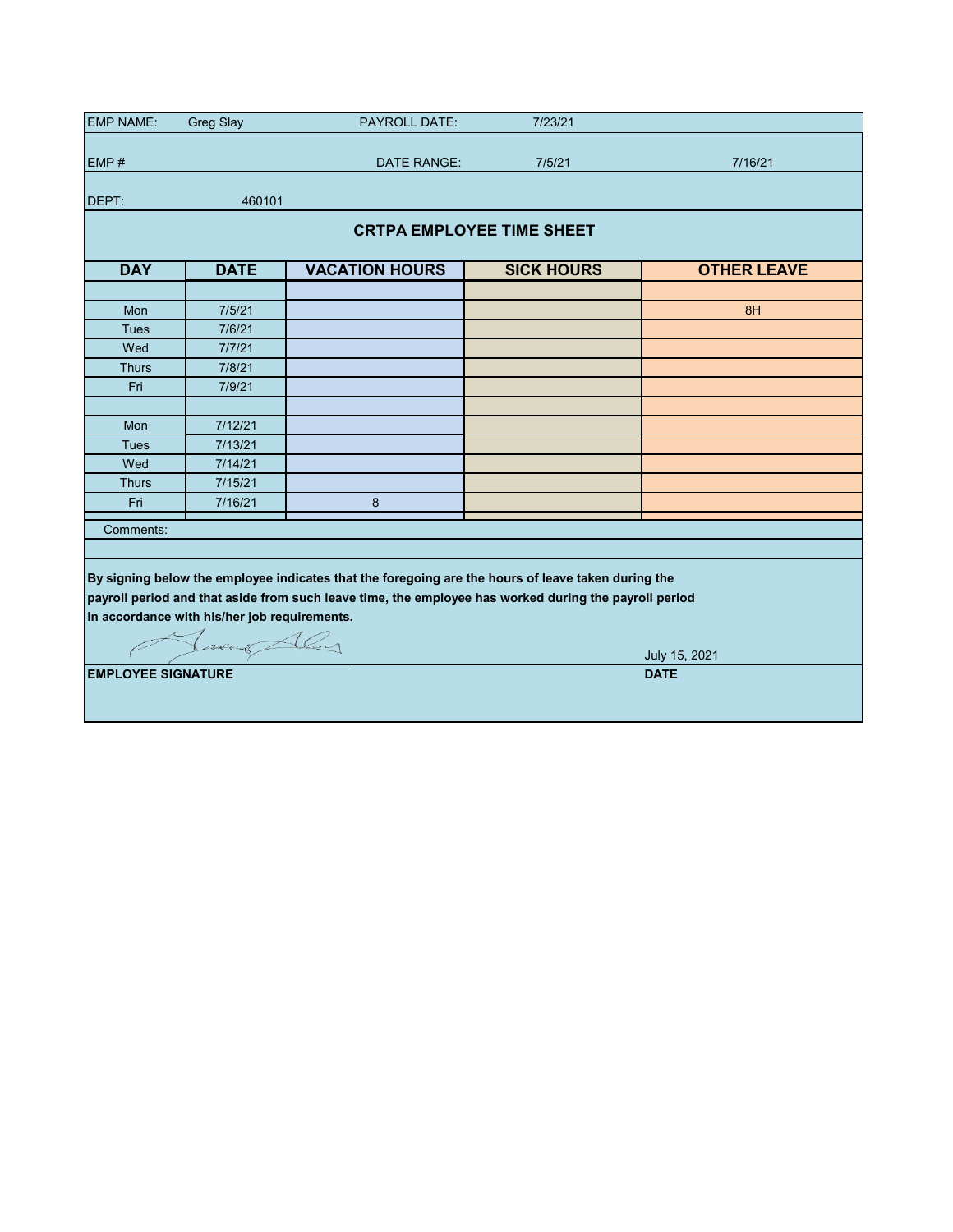

| Department<br>Payroll Date<br><b>Payroll Range</b> | <b>Employee Name</b><br>Employee Number | <b>Greg Slay</b><br>14156<br><b>CRTPA</b><br>07/23/21<br>07/05/21 | thru                                                       | 07/16/21                             |                                      |                                                              |                                                 |                                                             |                                      | VACATION, SICK, HOLIDAY OR OTHER TIME SHOULD BE LISTED UNDER THE ADMIN TASK |
|----------------------------------------------------|-----------------------------------------|-------------------------------------------------------------------|------------------------------------------------------------|--------------------------------------|--------------------------------------|--------------------------------------------------------------|-------------------------------------------------|-------------------------------------------------------------|--------------------------------------|-----------------------------------------------------------------------------|
| <b>Day</b>                                         | <b>Date</b>                             | <b>Task 1.0</b><br><b>Admin</b><br>701                            | <b>Task 2.0</b><br><b>Data</b><br><b>Collection</b><br>989 | <b>Task 3.0</b><br><b>LRP</b><br>703 | <b>Task 4.0</b><br><b>SRP</b><br>990 | <b>Task 5.0</b><br><b>Mobility</b><br><b>Planning</b><br>706 | <b>Task 6.0</b><br><b>Public</b><br>Inv.<br>705 | <b>Task 7.0</b><br><b>Special</b><br><b>Projects</b><br>995 | <b>Hours</b>                         |                                                                             |
|                                                    |                                         |                                                                   |                                                            |                                      |                                      |                                                              |                                                 |                                                             |                                      |                                                                             |
| Mon                                                | 07/05/21                                | 8 <sup>°</sup>                                                    |                                                            |                                      |                                      |                                                              |                                                 |                                                             | $\boldsymbol{8}$                     | Holiday                                                                     |
| <b>Tues</b>                                        | 07/06/21                                | $\boldsymbol{3}$                                                  |                                                            |                                      | $\overline{2}$                       | 2 <sup>2</sup>                                               |                                                 |                                                             | 8                                    | Admin, TIP, Thomasville Rd Trail, US 90                                     |
| Wed                                                | 07/07/21                                | $\overline{2}$                                                    | 2 <sup>2</sup>                                             |                                      |                                      | $\mathbf{2}$                                                 |                                                 | 2 <sup>2</sup>                                              | 8                                    | Admin, GPC, Traffic data, Thomasville Rd Trail                              |
| <b>Thurs</b>                                       | 07/08/21                                |                                                                   |                                                            | $\mathbf{3}$                         |                                      | $\mathbf{3}$                                                 |                                                 |                                                             | 8                                    | Traffic data, Orange Ave PD&E, Thomasville Rd Trail, website                |
| Fri                                                | 07/09/21                                | 2 <sup>2</sup>                                                    |                                                            |                                      |                                      | 3 <sup>°</sup>                                               |                                                 |                                                             | $\boldsymbol{8}$                     | Admin, staff meeting, COA, ITS,                                             |
|                                                    |                                         |                                                                   |                                                            |                                      |                                      |                                                              |                                                 |                                                             |                                      |                                                                             |
| Mon                                                | 07/12/21                                | $\overline{2}$                                                    |                                                            |                                      | $\overline{2}$                       | $\mathbf{3}$                                                 |                                                 |                                                             | $\boldsymbol{8}$                     | Admin, RMP, TIP, Thomasville Rd Trail, TDP                                  |
| <b>Tues</b><br>Wed                                 | 07/13/21<br>07/14/21                    | $\overline{2}$<br>$\overline{\mathbf{4}}$                         |                                                            | $\overline{2}$<br>$\overline{A}$     | $\overline{2}$                       | 2 <sub>2</sub><br>$\overline{A}$                             |                                                 | $\bullet$                                                   | 8                                    | GPC meeting, Thomasville Rd Trail, TDP                                      |
| <b>Thurs</b>                                       | 07/15/21                                | 2 <sup>2</sup>                                                    |                                                            | $5\overline{)}$                      |                                      |                                                              |                                                 | $\blacktriangle$                                            | $\boldsymbol{8}$                     | FHWA/FDOT meeting, RMP, Thomaville Rd Trail, Stadium/LB                     |
| Fri                                                | 07/16/21                                | 8 <sup>°</sup>                                                    |                                                            |                                      |                                      |                                                              |                                                 |                                                             | $\boldsymbol{8}$<br>$\boldsymbol{8}$ | GPC review, I-10 PD&E, BPIA, RMP, Thomasville Rd Trail, Stadium/LB          |
|                                                    |                                         |                                                                   |                                                            |                                      |                                      |                                                              |                                                 |                                                             |                                      | Personal leave                                                              |
|                                                    |                                         |                                                                   |                                                            |                                      |                                      |                                                              |                                                 |                                                             | 80                                   | <b>Total</b>                                                                |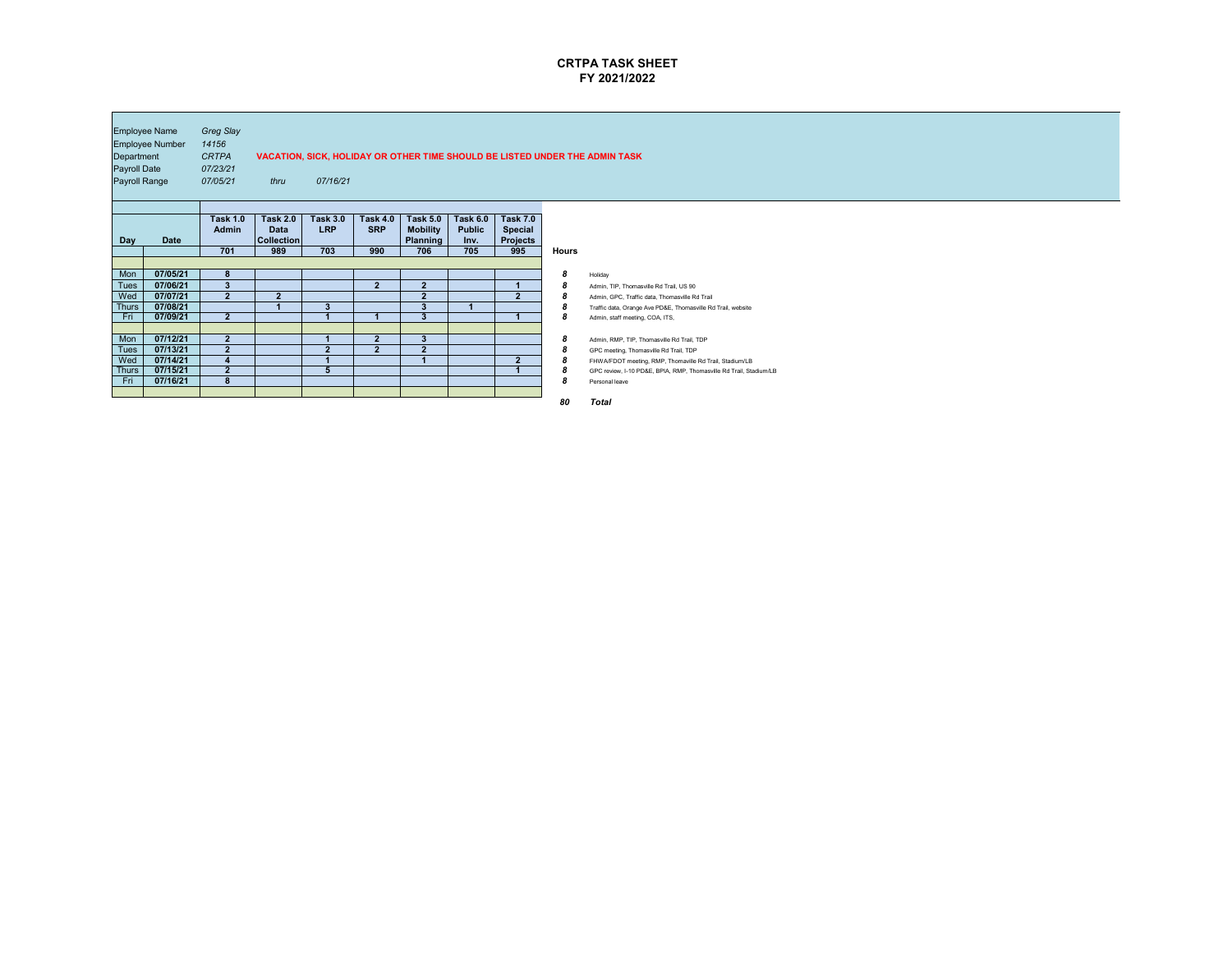| <b>EMP NAME:</b>                                                                                                                                                                                                                                                                           | <b>Greg Slay</b> | <b>PAYROLL DATE:</b>  | 8/6/21            |                    |  |  |  |  |  |  |  |
|--------------------------------------------------------------------------------------------------------------------------------------------------------------------------------------------------------------------------------------------------------------------------------------------|------------------|-----------------------|-------------------|--------------------|--|--|--|--|--|--|--|
|                                                                                                                                                                                                                                                                                            |                  |                       |                   |                    |  |  |  |  |  |  |  |
| EMP#                                                                                                                                                                                                                                                                                       |                  | <b>DATE RANGE:</b>    | 7/19/21           | 7/30/21            |  |  |  |  |  |  |  |
| DEPT:                                                                                                                                                                                                                                                                                      | 460101           |                       |                   |                    |  |  |  |  |  |  |  |
| <b>CRTPA EMPLOYEE TIME SHEET</b>                                                                                                                                                                                                                                                           |                  |                       |                   |                    |  |  |  |  |  |  |  |
| <b>DAY</b>                                                                                                                                                                                                                                                                                 | <b>DATE</b>      | <b>VACATION HOURS</b> | <b>SICK HOURS</b> | <b>OTHER LEAVE</b> |  |  |  |  |  |  |  |
|                                                                                                                                                                                                                                                                                            |                  |                       |                   |                    |  |  |  |  |  |  |  |
| Mon                                                                                                                                                                                                                                                                                        | 7/19/21          | 8                     |                   |                    |  |  |  |  |  |  |  |
| <b>Tues</b>                                                                                                                                                                                                                                                                                | 7/20/21          | 8                     |                   |                    |  |  |  |  |  |  |  |
| Wed                                                                                                                                                                                                                                                                                        | 7/21/21          |                       |                   |                    |  |  |  |  |  |  |  |
| <b>Thurs</b>                                                                                                                                                                                                                                                                               | 7/22/21          |                       |                   |                    |  |  |  |  |  |  |  |
| Fri                                                                                                                                                                                                                                                                                        | 7/23/21          |                       |                   |                    |  |  |  |  |  |  |  |
|                                                                                                                                                                                                                                                                                            |                  |                       |                   |                    |  |  |  |  |  |  |  |
| Mon                                                                                                                                                                                                                                                                                        | 7/26/21          |                       |                   |                    |  |  |  |  |  |  |  |
| <b>Tues</b>                                                                                                                                                                                                                                                                                | 7/27/21          |                       |                   |                    |  |  |  |  |  |  |  |
| Wed                                                                                                                                                                                                                                                                                        | 7/28/21          |                       |                   |                    |  |  |  |  |  |  |  |
| <b>Thurs</b>                                                                                                                                                                                                                                                                               | 7/29/21          |                       |                   |                    |  |  |  |  |  |  |  |
| Fri                                                                                                                                                                                                                                                                                        | 7/30/21          |                       |                   |                    |  |  |  |  |  |  |  |
| Comments:                                                                                                                                                                                                                                                                                  |                  |                       |                   |                    |  |  |  |  |  |  |  |
|                                                                                                                                                                                                                                                                                            |                  |                       |                   |                    |  |  |  |  |  |  |  |
| By signing below the employee indicates that the foregoing are the hours of leave taken during the<br>payroll period and that aside from such leave time, the employee has worked during the payroll period<br>in accordance with his/her job requirements.<br>Juece Aley<br>July 29, 2021 |                  |                       |                   |                    |  |  |  |  |  |  |  |
| <b>EMPLOYEE SIGNATURE</b>                                                                                                                                                                                                                                                                  |                  |                       |                   | <b>DATE</b>        |  |  |  |  |  |  |  |
|                                                                                                                                                                                                                                                                                            |                  |                       |                   |                    |  |  |  |  |  |  |  |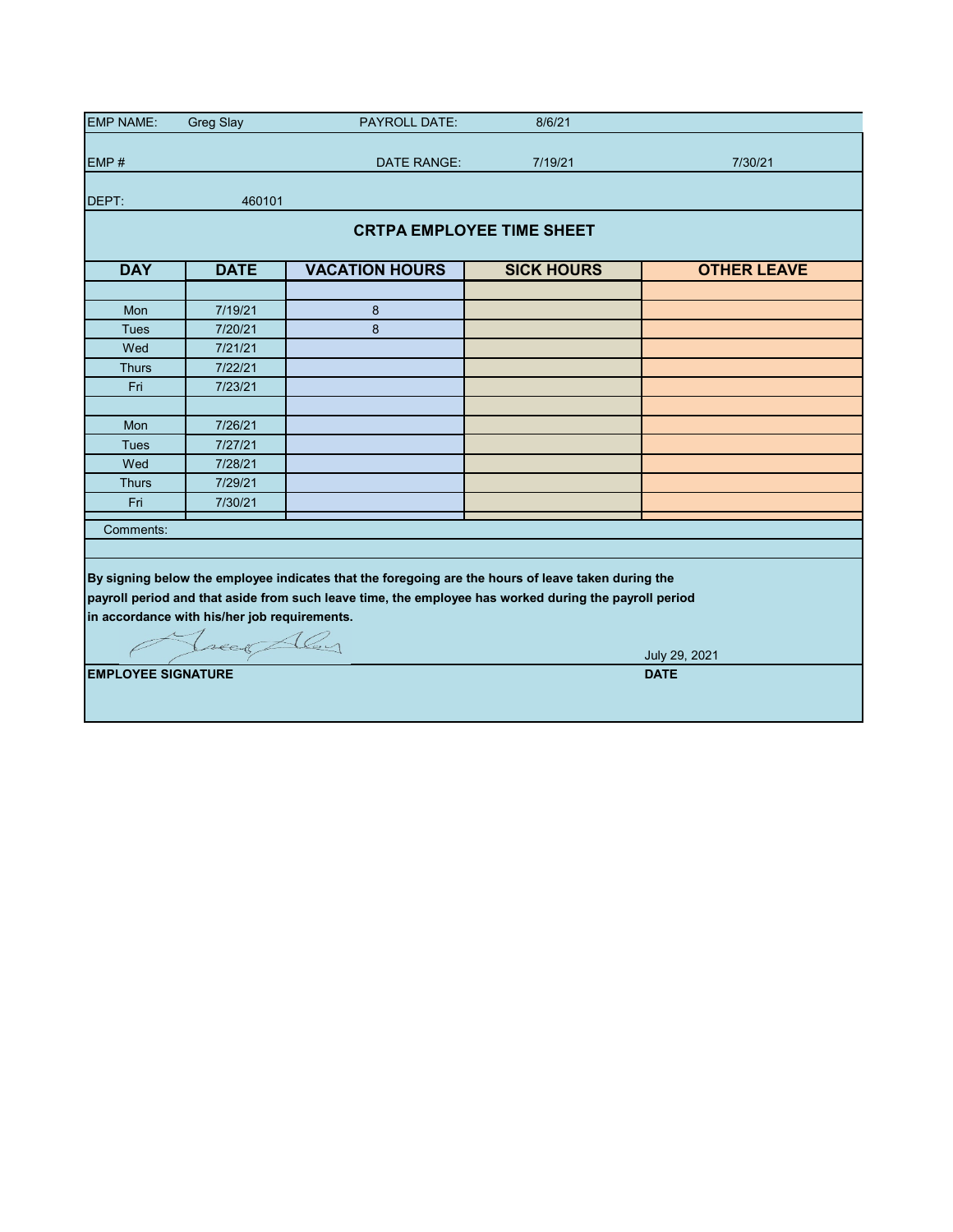

| Department<br><b>Payroll Date</b><br><b>Payroll Range</b> | <b>Employee Name</b><br><b>Employee Number</b> | <b>Greg Slay</b><br>14156<br><b>CRTPA</b><br>08/06/21<br>07/19/21 | thru                                                | 07/30/21                             |                                      |                                                              |                                                 |                                                             |                            | VACATION, SICK, HOLIDAY OR OTHER TIME SHOULD BE LISTED UNDER THE ADMIN TASK                                                                                                |
|-----------------------------------------------------------|------------------------------------------------|-------------------------------------------------------------------|-----------------------------------------------------|--------------------------------------|--------------------------------------|--------------------------------------------------------------|-------------------------------------------------|-------------------------------------------------------------|----------------------------|----------------------------------------------------------------------------------------------------------------------------------------------------------------------------|
| <b>Day</b>                                                | <b>Date</b>                                    | <b>Task 1.0</b><br><b>Admin</b><br>701                            | <b>Task 2.0</b><br><b>Data</b><br>Collection<br>989 | <b>Task 3.0</b><br><b>LRP</b><br>703 | <b>Task 4.0</b><br><b>SRP</b><br>990 | <b>Task 5.0</b><br><b>Mobility</b><br><b>Planning</b><br>706 | <b>Task 6.0</b><br><b>Public</b><br>Inv.<br>705 | <b>Task 7.0</b><br><b>Special</b><br><b>Projects</b><br>995 | <b>Hours</b>               |                                                                                                                                                                            |
| Mon<br><b>Tues</b>                                        | 07/19/21<br>07/20/21                           | 8 <sup>°</sup><br>8                                               |                                                     |                                      |                                      |                                                              |                                                 |                                                             | $\boldsymbol{8}$<br>8      | Personal leave<br>Personal leave                                                                                                                                           |
| Wed<br><b>Thurs</b><br>Fri                                | 07/21/21<br>07/22/21<br>07/23/21               | $\overline{2}$<br>$\overline{2}$<br>2 <sup>1</sup>                | И                                                   | $\boldsymbol{2}$                     | 2 <sup>1</sup>                       | 1<br>$\overline{2}$<br>$6\phantom{1}$                        |                                                 |                                                             | 8<br>8<br>$\boldsymbol{8}$ | OIG followup, admin, RMP, Resurfacings, website, US 90 Trail<br>GPC, Bike/Ped data, ARPC meeting, Thomasville Rd Trail, Staidum/LB<br>GPC RFQ, admin, Thomasville Rd Trail |
| Mon<br><b>Tues</b>                                        | 07/26/21<br>07/27/21                           | 2 <sup>2</sup><br>$\boldsymbol{2}$                                |                                                     | 1                                    | $\boldsymbol{2}$                     | $\mathbf{3}$<br>$\overline{\mathbf{2}}$                      |                                                 |                                                             | $\boldsymbol{8}$<br>8      | MPOAC agenda, RFQ, US 90 @ Dover, Thomasville Rd Trail, Stadium/LB<br>Admin, RFQ, resurgscing, T'ville Trail, website, Stadium/LB                                          |
| Wed<br>Thurs<br>Fri                                       | 07/28/21<br>07/29/21<br>07/30/21               | $\overline{\mathbf{4}}$<br>8<br>8                                 |                                                     | 2 <sup>1</sup>                       |                                      | $\overline{2}$                                               |                                                 |                                                             | 8<br>8<br>$\boldsymbol{8}$ | MPOAC travel, RMP, Thomasville Rd Trail<br><b>MPOAC</b><br><b>MPOAC</b>                                                                                                    |
|                                                           |                                                |                                                                   |                                                     |                                      |                                      |                                                              |                                                 |                                                             | 80                         | <b>Total</b>                                                                                                                                                               |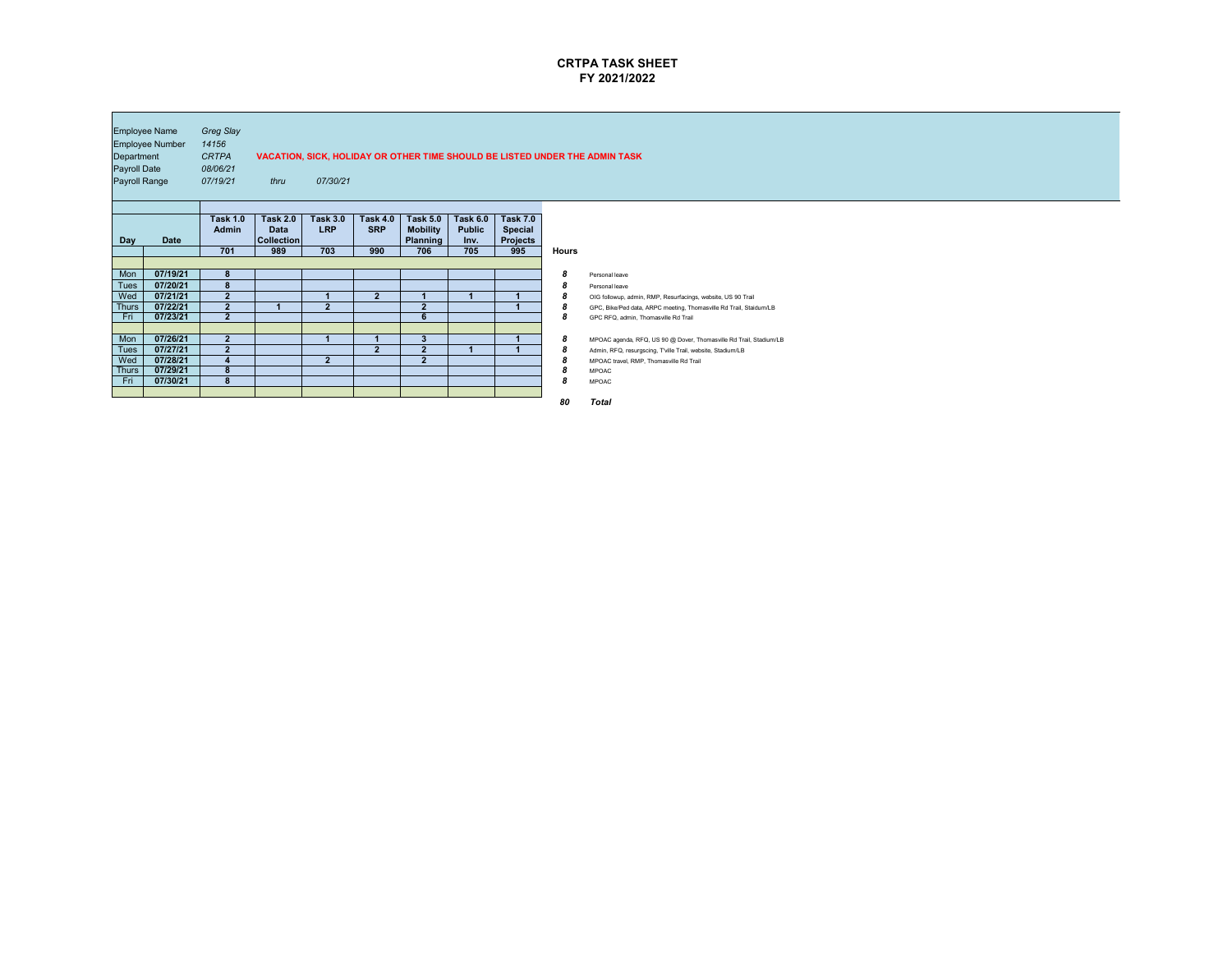| <b>EMP NAME:</b>          | <b>Greg Slay</b>                             | <b>PAYROLL DATE:</b>                                                                                  | 8/20/21                          |                    |
|---------------------------|----------------------------------------------|-------------------------------------------------------------------------------------------------------|----------------------------------|--------------------|
|                           |                                              |                                                                                                       |                                  |                    |
| EMP#                      |                                              | DATE RANGE:                                                                                           | 8/2/21                           | 8/13/21            |
| DEPT:                     | 460101                                       |                                                                                                       |                                  |                    |
|                           |                                              |                                                                                                       | <b>CRTPA EMPLOYEE TIME SHEET</b> |                    |
| <b>DAY</b>                | <b>DATE</b>                                  | <b>VACATION HOURS</b>                                                                                 | <b>SICK HOURS</b>                | <b>OTHER LEAVE</b> |
|                           |                                              |                                                                                                       |                                  |                    |
| Mon                       | 8/2/21                                       |                                                                                                       |                                  |                    |
| <b>Tues</b>               | 8/3/21                                       |                                                                                                       |                                  |                    |
| Wed                       | 8/4/21                                       |                                                                                                       |                                  |                    |
| <b>Thurs</b>              | 8/5/21                                       |                                                                                                       |                                  |                    |
| Fri                       | 8/6/21                                       |                                                                                                       |                                  |                    |
|                           |                                              |                                                                                                       |                                  |                    |
| Mon                       | 8/9/21                                       | 6                                                                                                     |                                  |                    |
| <b>Tues</b>               | 8/10/21                                      | 8                                                                                                     |                                  |                    |
| Wed                       | 8/11/21                                      | 8                                                                                                     |                                  |                    |
| <b>Thurs</b>              | 8/12/21                                      | 8                                                                                                     |                                  |                    |
| Fri                       | 8/13/21                                      | $\overline{7}$                                                                                        |                                  |                    |
| Comments:                 |                                              |                                                                                                       |                                  |                    |
|                           |                                              |                                                                                                       |                                  |                    |
|                           |                                              | By signing below the employee indicates that the foregoing are the hours of leave taken during the    |                                  |                    |
|                           |                                              | payroll period and that aside from such leave time, the employee has worked during the payroll period |                                  |                    |
|                           | in accordance with his/her job requirements. |                                                                                                       |                                  |                    |
|                           |                                              |                                                                                                       |                                  |                    |
|                           | Treas Aley                                   |                                                                                                       |                                  |                    |
|                           |                                              |                                                                                                       |                                  | August 13, 2021    |
| <b>EMPLOYEE SIGNATURE</b> |                                              | <b>DATE</b>                                                                                           |                                  |                    |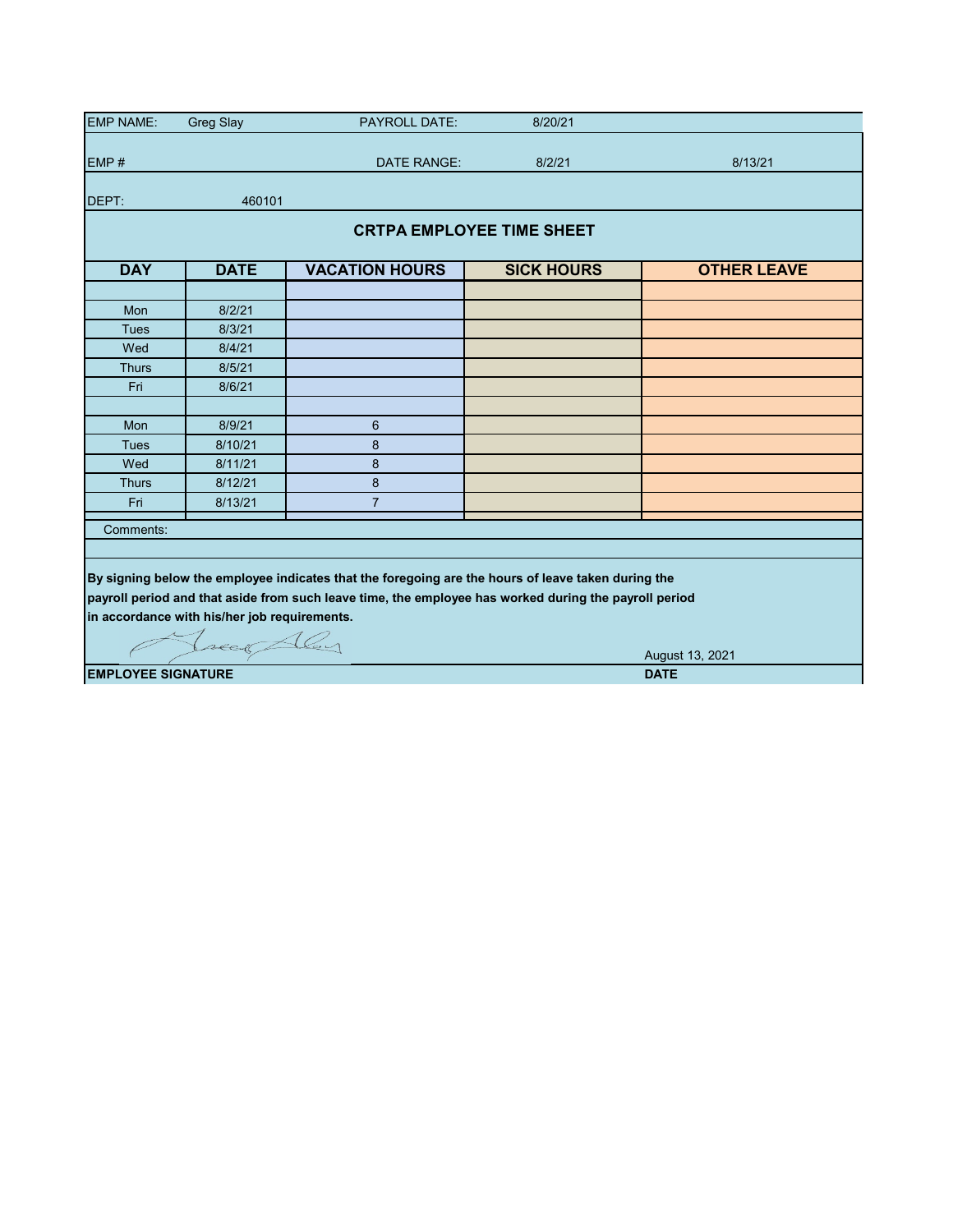

| <b>Employee Name</b><br><b>Employee Number</b><br>Department<br><b>Payroll Date</b><br><b>Payroll Range</b> |             | <b>Greg Slay</b><br>14156<br><b>CRTPA</b><br>08/20/21 |                                |                               |                               |                                    |                                  |                                   |              | VACATION, SICK, HOLIDAY OR OTHER TIME SHOULD BE LISTED UNDER THE ADMIN TASK |
|-------------------------------------------------------------------------------------------------------------|-------------|-------------------------------------------------------|--------------------------------|-------------------------------|-------------------------------|------------------------------------|----------------------------------|-----------------------------------|--------------|-----------------------------------------------------------------------------|
|                                                                                                             |             | 08/02/21                                              | thru                           | 08/13/21                      |                               |                                    |                                  |                                   |              |                                                                             |
|                                                                                                             |             |                                                       |                                |                               |                               |                                    |                                  |                                   |              |                                                                             |
|                                                                                                             |             | <b>Task 1.0</b><br><b>Admin</b>                       | <b>Task 2.0</b><br><b>Data</b> | <b>Task 3.0</b><br><b>LRP</b> | <b>Task 4.0</b><br><b>SRP</b> | <b>Task 5.0</b><br><b>Mobility</b> | <b>Task 6.0</b><br><b>Public</b> | <b>Task 7.0</b><br><b>Special</b> |              |                                                                             |
| <b>Day</b>                                                                                                  | <b>Date</b> |                                                       | <b>Collection</b>              |                               |                               | <b>Planning</b>                    | Inv.                             | <b>Projects</b>                   |              |                                                                             |
|                                                                                                             |             | 701                                                   | 989                            | 703                           | 990                           | 706                                | 705                              | 995                               | <b>Hours</b> |                                                                             |
|                                                                                                             |             |                                                       |                                |                               |                               |                                    |                                  |                                   |              |                                                                             |
| Mon                                                                                                         | 08/02/21    | $3\phantom{a}$                                        |                                |                               | 2 <sup>1</sup>                | $\overline{2}$                     |                                  |                                   | 8            | Admin, GPC, Downtown Monroe Sidewalks, T'ville Rd Trail, Stadium/LB         |
| <b>Tues</b>                                                                                                 | 08/03/21    | $\overline{3}$                                        |                                | $\overline{2}$                |                               |                                    |                                  |                                   | 8            | Admin, GPC RFQ, AMPO, Orange Ave, PPLs, website                             |
| Wed                                                                                                         | 08/04/21    | $\boldsymbol{3}$                                      |                                |                               |                               | $\overline{2}$                     |                                  |                                   | 8            | Budget, computer equipment, GPC, traffic data, RMP, ITS, US 90 Trail        |
| <b>Thurs</b>                                                                                                | 08/05/21    | $\mathbf{3}$                                          | $\overline{2}$                 |                               |                               |                                    |                                  |                                   | 8            | Admin, GPC, Insurance, QLOS, T'ville Road Trail, website                    |
| Fri                                                                                                         | 08/06/21    | 3 <sup>2</sup>                                        |                                |                               |                               | $\blacktriangleleft$               |                                  |                                   | 8            | Staff meeting, budget, computer specs, QLOS, T'ville Rd, website            |
|                                                                                                             |             |                                                       |                                |                               |                               |                                    |                                  |                                   |              |                                                                             |
| Mon                                                                                                         | 08/09/21    | 6                                                     |                                |                               |                               | $\overline{2}$                     |                                  |                                   | 8            | Personal Leave, T'ville Rd Trail                                            |
| <b>Tues</b>                                                                                                 | 08/10/21    | 8                                                     |                                |                               |                               |                                    |                                  |                                   | 8            | <b>Personal Leave</b>                                                       |
| Wed                                                                                                         | 08/11/21    | 8                                                     |                                |                               |                               |                                    |                                  |                                   | ŏ            | Personal Leave                                                              |
| <b>Thurs</b>                                                                                                | 08/12/21    | 8                                                     |                                |                               |                               |                                    |                                  |                                   | 8            | Personal Leave                                                              |
| Fri                                                                                                         | 08/13/21    | 7                                                     |                                |                               |                               |                                    |                                  |                                   | 8            | Personal Leave, Crawfordville Rd                                            |
|                                                                                                             |             |                                                       |                                |                               |                               |                                    |                                  |                                   |              |                                                                             |
|                                                                                                             |             |                                                       |                                |                               |                               |                                    |                                  |                                   | 80           | <b>Total</b>                                                                |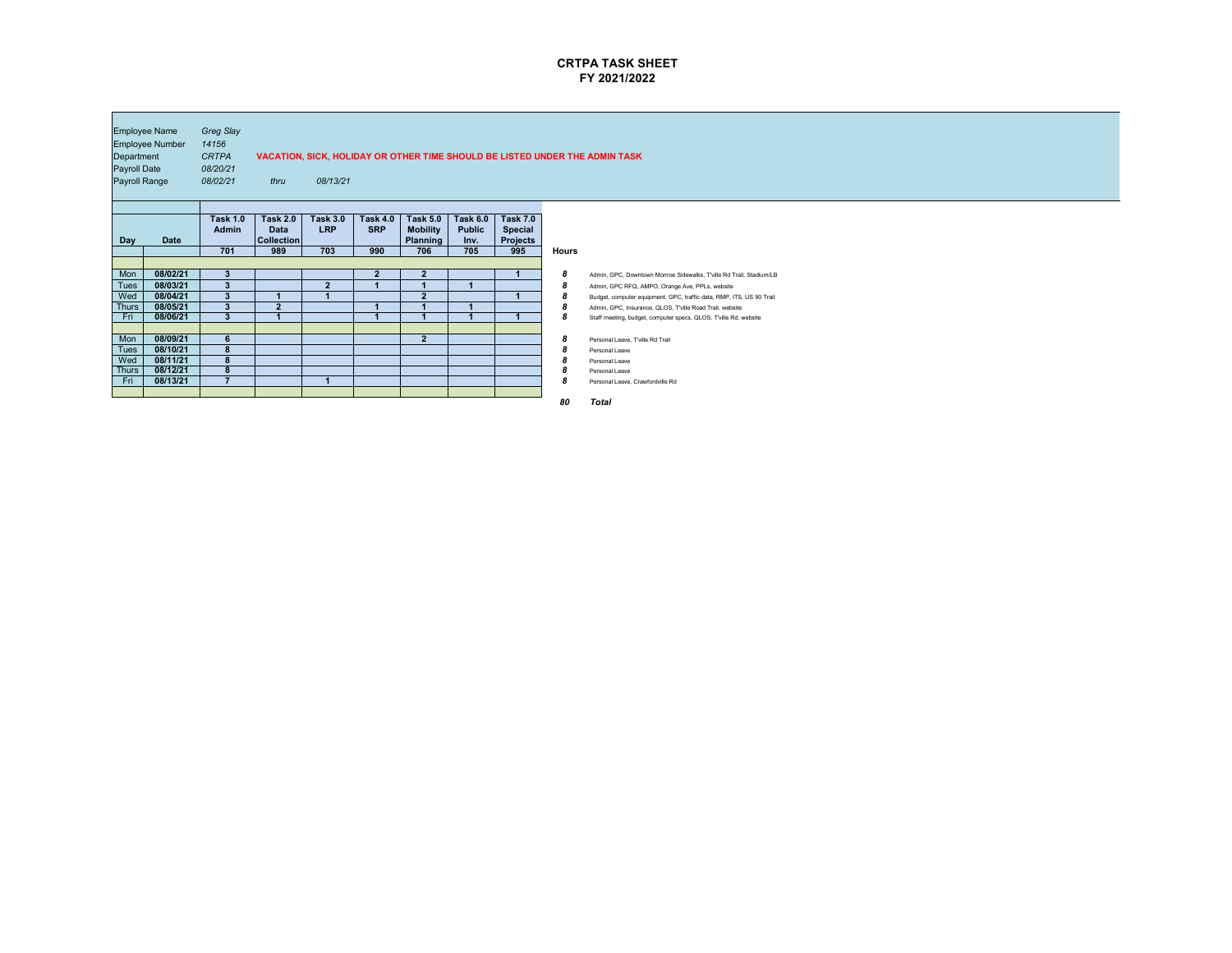| <b>EMP NAME:</b>                         | <b>Greg Slay</b>                             | <b>PAYROLL DATE:</b>                                                                                  | 9/3/21            |                    |  |  |  |  |  |  |  |  |  |
|------------------------------------------|----------------------------------------------|-------------------------------------------------------------------------------------------------------|-------------------|--------------------|--|--|--|--|--|--|--|--|--|
|                                          |                                              |                                                                                                       |                   |                    |  |  |  |  |  |  |  |  |  |
| EMP#                                     |                                              | DATE RANGE:                                                                                           | 8/16/21           | 8/27/21            |  |  |  |  |  |  |  |  |  |
| DEPT:                                    | 460101                                       |                                                                                                       |                   |                    |  |  |  |  |  |  |  |  |  |
|                                          | <b>CRTPA EMPLOYEE TIME SHEET</b>             |                                                                                                       |                   |                    |  |  |  |  |  |  |  |  |  |
| <b>DAY</b>                               | <b>DATE</b>                                  | <b>VACATION HOURS</b>                                                                                 | <b>SICK HOURS</b> | <b>OTHER LEAVE</b> |  |  |  |  |  |  |  |  |  |
|                                          |                                              |                                                                                                       |                   |                    |  |  |  |  |  |  |  |  |  |
| <b>Mon</b>                               | 8/16/21                                      |                                                                                                       |                   |                    |  |  |  |  |  |  |  |  |  |
| <b>Tues</b>                              | 8/17/21                                      |                                                                                                       |                   |                    |  |  |  |  |  |  |  |  |  |
| Wed                                      | 8/18/21                                      |                                                                                                       |                   |                    |  |  |  |  |  |  |  |  |  |
| <b>Thurs</b>                             | 8/19/21                                      |                                                                                                       |                   |                    |  |  |  |  |  |  |  |  |  |
| Fri                                      | 8/20/21                                      |                                                                                                       |                   |                    |  |  |  |  |  |  |  |  |  |
|                                          |                                              |                                                                                                       |                   |                    |  |  |  |  |  |  |  |  |  |
| Mon                                      | 8/23/21                                      |                                                                                                       |                   |                    |  |  |  |  |  |  |  |  |  |
| <b>Tues</b>                              | 8/24/21                                      |                                                                                                       |                   |                    |  |  |  |  |  |  |  |  |  |
| Wed                                      | 8/25/21                                      |                                                                                                       |                   |                    |  |  |  |  |  |  |  |  |  |
| <b>Thurs</b>                             | 8/26/21                                      |                                                                                                       |                   |                    |  |  |  |  |  |  |  |  |  |
| Fri                                      | 8/27/21                                      |                                                                                                       |                   |                    |  |  |  |  |  |  |  |  |  |
| Comments:                                |                                              |                                                                                                       |                   |                    |  |  |  |  |  |  |  |  |  |
|                                          |                                              |                                                                                                       |                   |                    |  |  |  |  |  |  |  |  |  |
|                                          |                                              | By signing below the employee indicates that the foregoing are the hours of leave taken during the    |                   |                    |  |  |  |  |  |  |  |  |  |
|                                          |                                              | payroll period and that aside from such leave time, the employee has worked during the payroll period |                   |                    |  |  |  |  |  |  |  |  |  |
|                                          | in accordance with his/her job requirements. |                                                                                                       |                   |                    |  |  |  |  |  |  |  |  |  |
|                                          |                                              |                                                                                                       |                   |                    |  |  |  |  |  |  |  |  |  |
|                                          | Treas Aley                                   |                                                                                                       |                   |                    |  |  |  |  |  |  |  |  |  |
|                                          |                                              |                                                                                                       |                   | August 27, 2021    |  |  |  |  |  |  |  |  |  |
| <b>EMPLOYEE SIGNATURE</b><br><b>DATE</b> |                                              |                                                                                                       |                   |                    |  |  |  |  |  |  |  |  |  |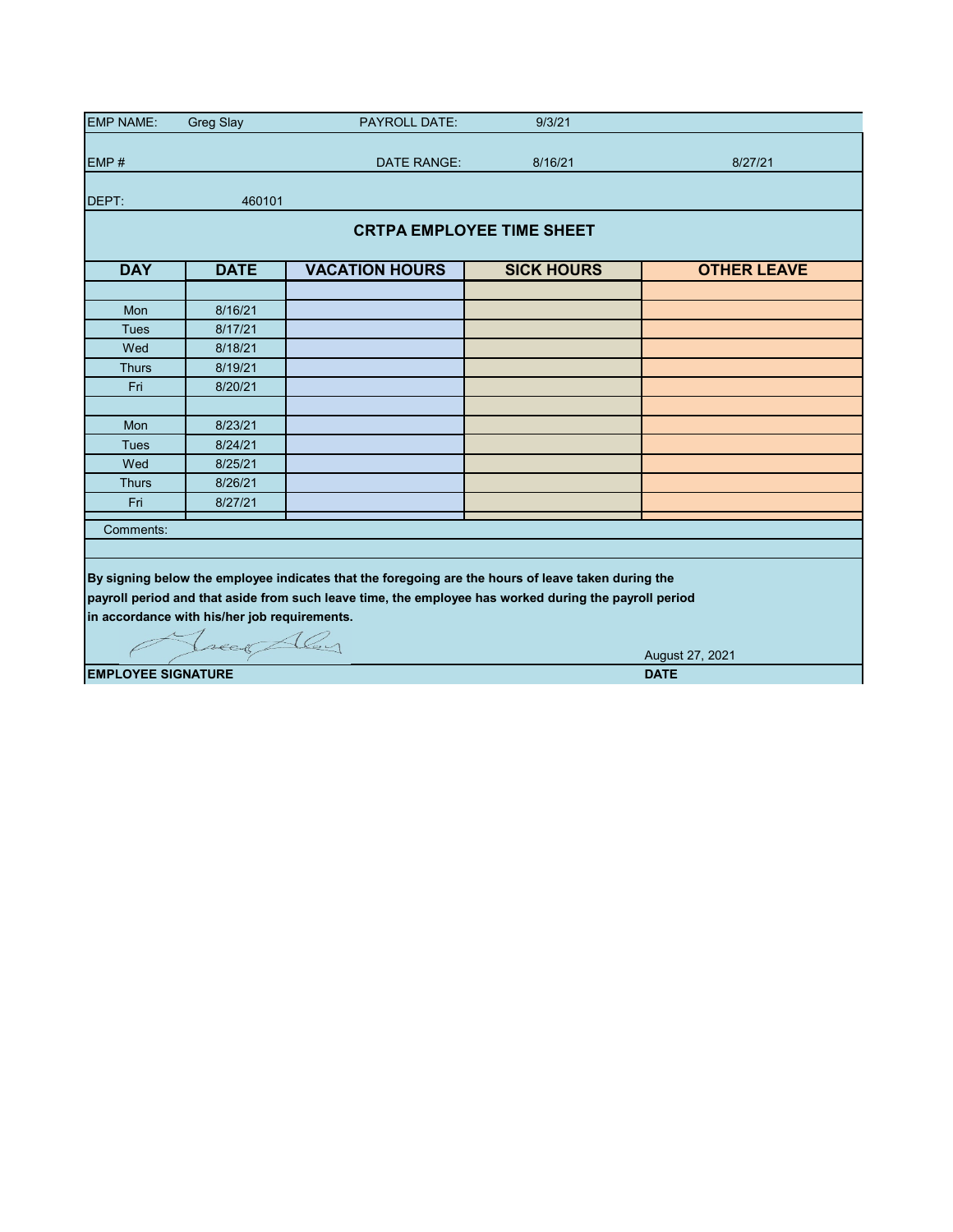| Department<br><b>Payroll Date</b><br><b>Payroll Range</b> | <b>Employee Name</b><br><b>Employee Number</b> | <b>Greg Slay</b><br>14156<br><b>CRTPA</b><br>09/03/21<br>08/16/21 | thru                                                       | 08/27/21                             |                                      |                                                              |                                                 |                                                             |                  | VACATION, SICK, HOLIDAY OR OTHER TIME SHOULD BE LISTED UNDER THE ADMIN TASK         |
|-----------------------------------------------------------|------------------------------------------------|-------------------------------------------------------------------|------------------------------------------------------------|--------------------------------------|--------------------------------------|--------------------------------------------------------------|-------------------------------------------------|-------------------------------------------------------------|------------------|-------------------------------------------------------------------------------------|
| <b>Day</b>                                                | <b>Date</b>                                    | <b>Task 1.0</b><br><b>Admin</b><br>701                            | <b>Task 2.0</b><br><b>Data</b><br><b>Collection</b><br>989 | <b>Task 3.0</b><br><b>LRP</b><br>703 | <b>Task 4.0</b><br><b>SRP</b><br>990 | <b>Task 5.0</b><br><b>Mobility</b><br><b>Planning</b><br>706 | <b>Task 6.0</b><br><b>Public</b><br>Inv.<br>705 | <b>Task 7.0</b><br><b>Special</b><br><b>Projects</b><br>995 | <b>Hours</b>     |                                                                                     |
|                                                           |                                                |                                                                   |                                                            |                                      |                                      |                                                              |                                                 |                                                             |                  |                                                                                     |
| Mon                                                       | 08/16/21                                       | $\overline{2}$                                                    |                                                            | 1                                    |                                      | $\mathbf{2}$                                                 | $\overline{2}$                                  |                                                             | 8                | Admin, Crawfordville Road, Downtown Monroe sidewalks, T'ville Road Trail, website   |
| <b>Tues</b>                                               | 08/17/21                                       | $\overline{2}$                                                    |                                                            |                                      | $\overline{2}$                       | 3                                                            |                                                 |                                                             | 8                | Admin, Exec committee agenda, PPLs, T'ville Road Trail, website                     |
| Wed                                                       | 08/18/21                                       | 4                                                                 |                                                            |                                      | 2 <sup>1</sup>                       | 2 <sup>1</sup>                                               |                                                 |                                                             | 8                | Staff meeting, budget, CMAC interview, EC agenda, PPLs/TIP, T'ville Rd Trail        |
| <b>Thurs</b>                                              | 08/19/21                                       |                                                                   |                                                            | 1                                    | 2 <sup>1</sup>                       | 2 <sup>2</sup>                                               |                                                 | 2 <sup>2</sup>                                              | 8                | Monticello Trail, PPLs, T'ville Rd Trail, website, US 90 Trail                      |
| Fri                                                       | 08/20/21                                       | $\overline{2}$                                                    | 2 <sup>1</sup>                                             | $\overline{2}$                       |                                      |                                                              |                                                 | $2\overline{2}$                                             | 8                | Admin, EC agenda, Monroe Sidewalks, US 90 Trail                                     |
|                                                           |                                                |                                                                   |                                                            |                                      |                                      |                                                              |                                                 |                                                             |                  |                                                                                     |
| Mon                                                       | 08/23/21                                       | $\overline{2}$                                                    |                                                            | $\overline{2}$                       |                                      | $\overline{2}$                                               |                                                 | $\overline{2}$                                              | $\boldsymbol{8}$ | RFQ, budget, T'ville Rd Path, US 90                                                 |
| <b>Tues</b>                                               | 08/24/21                                       | $3\overline{3}$                                                   |                                                            |                                      | 2 <sup>2</sup>                       | $\overline{2}$                                               |                                                 | 1                                                           | 8                | Exec Committee, PPLs, T'Ville Path, Stadium/LB                                      |
| Wed                                                       | 08/25/21                                       | 2 <sup>2</sup>                                                    |                                                            | 1                                    |                                      | $\overline{2}$                                               | $\blacktriangleleft$                            | 1                                                           | 8                | RFQ, T'ville Rd Path, US 90                                                         |
| <b>Thurs</b>                                              | 08/26/21                                       | $\overline{2}$                                                    |                                                            | 1                                    |                                      | 3                                                            |                                                 | 1                                                           | 8                | Admin, Downtown Monroe sidewalks, FHWA Freight Survey, T'ville Rd Trail, Stadium/LB |
| Fri                                                       | 08/27/21                                       | $\overline{2}$                                                    | 2 <sup>1</sup>                                             |                                      |                                      |                                                              |                                                 |                                                             | 8                | Staff meeting, RFQ, traffic data, Orange Ave PD&E, T'ville Rd Trail, website        |
|                                                           |                                                |                                                                   |                                                            |                                      |                                      |                                                              |                                                 |                                                             |                  |                                                                                     |

## **UNDER THE ADMIN TASK**

| <b>Hours</b> |                                                                                     |
|--------------|-------------------------------------------------------------------------------------|
|              |                                                                                     |
| 8            | Admin, Crawfordville Road, Downtown Monroe sidewalks, T'ville Road Trail, website   |
| 8            | Admin, Exec committee agenda, PPLs, T'ville Road Trail, website                     |
| 8            | Staff meeting, budget, CMAC interview, EC agenda, PPLs/TIP, T'ville Rd Trail        |
| 8            | Monticello Trail, PPLs, T'ville Rd Trail, website, US 90 Trail                      |
| 8            | Admin, EC agenda, Monroe Sidewalks, US 90 Trail                                     |
|              |                                                                                     |
| 8            | RFQ, budget, T'ville Rd Path, US 90                                                 |
| 8            | Exec Committee, PPLs, T'Ville Path, Stadium/LB                                      |
| 8            | RFQ, T'ville Rd Path, US 90                                                         |
| 8            | Admin, Downtown Monroe sidewalks, FHWA Freight Survey, T'ville Rd Trail, Stadium/LE |
| 8            | Staff meeting, RFQ, traffic data, Orange Ave PD&E, T'ville Rd Trail, website        |
|              |                                                                                     |
|              |                                                                                     |

*80 Total*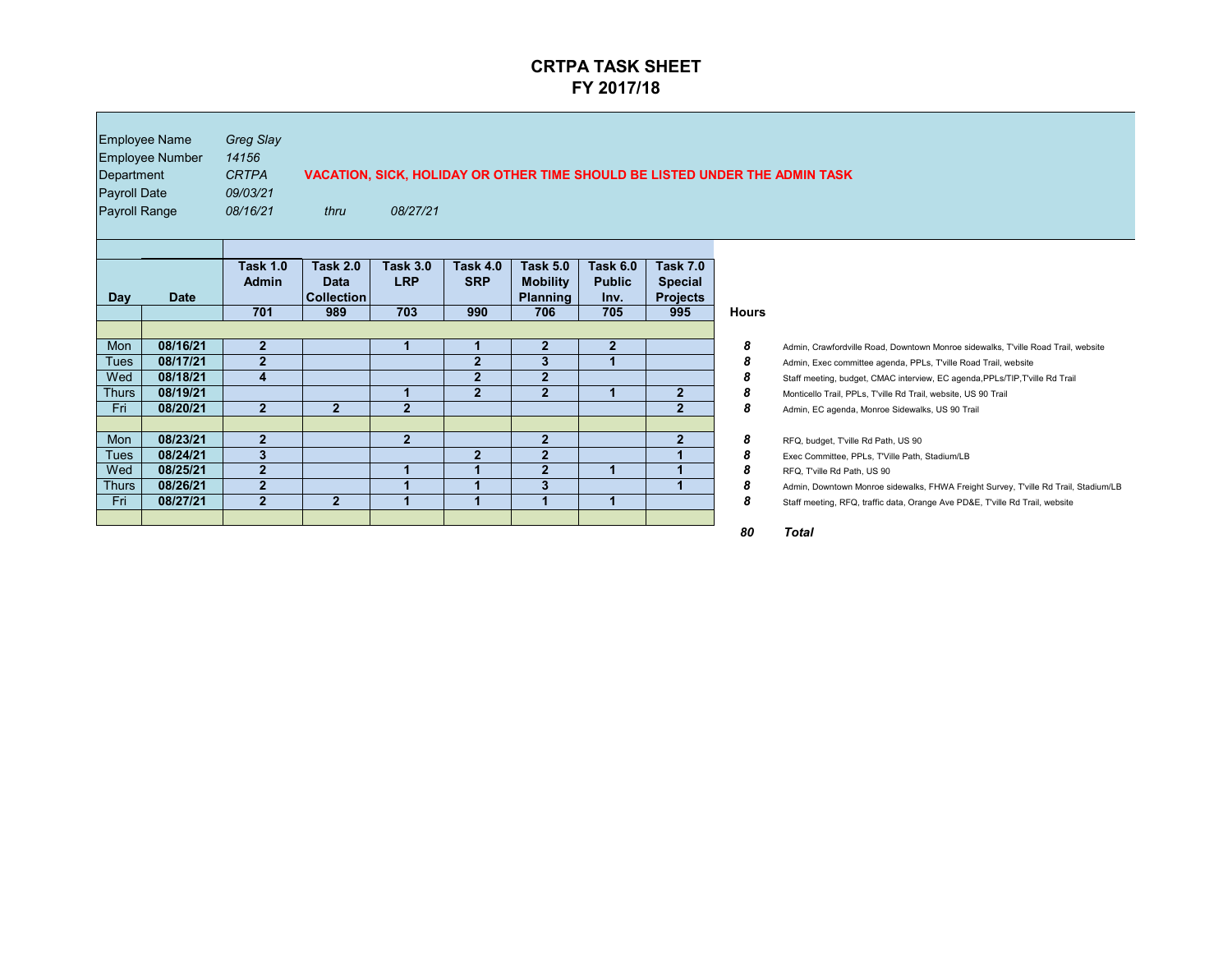| <b>EMP NAME:</b> | <b>Greg Slay</b><br><b>PAYROLL DATE:</b>     |                                                                                                       | 9/17/21           |                    |  |  |  |  |  |  |  |  |
|------------------|----------------------------------------------|-------------------------------------------------------------------------------------------------------|-------------------|--------------------|--|--|--|--|--|--|--|--|
|                  |                                              |                                                                                                       |                   |                    |  |  |  |  |  |  |  |  |
| EMP#             |                                              | <b>DATE RANGE:</b>                                                                                    | 8/30/21           | 9/10/21            |  |  |  |  |  |  |  |  |
| DEPT:            | 460101                                       |                                                                                                       |                   |                    |  |  |  |  |  |  |  |  |
|                  | <b>CRTPA EMPLOYEE TIME SHEET</b>             |                                                                                                       |                   |                    |  |  |  |  |  |  |  |  |
| <b>DAY</b>       | <b>DATE</b>                                  | <b>VACATION HOURS</b>                                                                                 | <b>SICK HOURS</b> | <b>OTHER LEAVE</b> |  |  |  |  |  |  |  |  |
|                  |                                              |                                                                                                       |                   |                    |  |  |  |  |  |  |  |  |
| Mon              | 8/30/21                                      |                                                                                                       |                   |                    |  |  |  |  |  |  |  |  |
| <b>Tues</b>      | 8/31/21                                      |                                                                                                       |                   |                    |  |  |  |  |  |  |  |  |
| Wed              | 9/1/21                                       |                                                                                                       |                   |                    |  |  |  |  |  |  |  |  |
| <b>Thurs</b>     | 9/2/21                                       |                                                                                                       |                   |                    |  |  |  |  |  |  |  |  |
| Fri              | 9/3/21                                       |                                                                                                       |                   |                    |  |  |  |  |  |  |  |  |
|                  |                                              |                                                                                                       |                   |                    |  |  |  |  |  |  |  |  |
| Mon              | 9/6/21                                       |                                                                                                       |                   | 8 - Holiday        |  |  |  |  |  |  |  |  |
| Tues             | 9/7/21                                       |                                                                                                       |                   |                    |  |  |  |  |  |  |  |  |
| Wed              | 9/8/21                                       |                                                                                                       |                   |                    |  |  |  |  |  |  |  |  |
| <b>Thurs</b>     | 9/9/21                                       |                                                                                                       |                   |                    |  |  |  |  |  |  |  |  |
| Fri              | 9/10/21                                      |                                                                                                       |                   |                    |  |  |  |  |  |  |  |  |
| Comments:        |                                              |                                                                                                       |                   |                    |  |  |  |  |  |  |  |  |
|                  |                                              |                                                                                                       |                   |                    |  |  |  |  |  |  |  |  |
|                  |                                              | By signing below the employee indicates that the foregoing are the hours of leave taken during the    |                   |                    |  |  |  |  |  |  |  |  |
|                  |                                              | payroll period and that aside from such leave time, the employee has worked during the payroll period |                   |                    |  |  |  |  |  |  |  |  |
|                  |                                              |                                                                                                       |                   |                    |  |  |  |  |  |  |  |  |
|                  | in accordance with his/her job requirements. |                                                                                                       |                   |                    |  |  |  |  |  |  |  |  |
|                  | Tree Aley                                    |                                                                                                       |                   |                    |  |  |  |  |  |  |  |  |
|                  |                                              |                                                                                                       |                   | September 10, 2021 |  |  |  |  |  |  |  |  |
|                  | <b>EMPLOYEE SIGNATURE</b><br><b>DATE</b>     |                                                                                                       |                   |                    |  |  |  |  |  |  |  |  |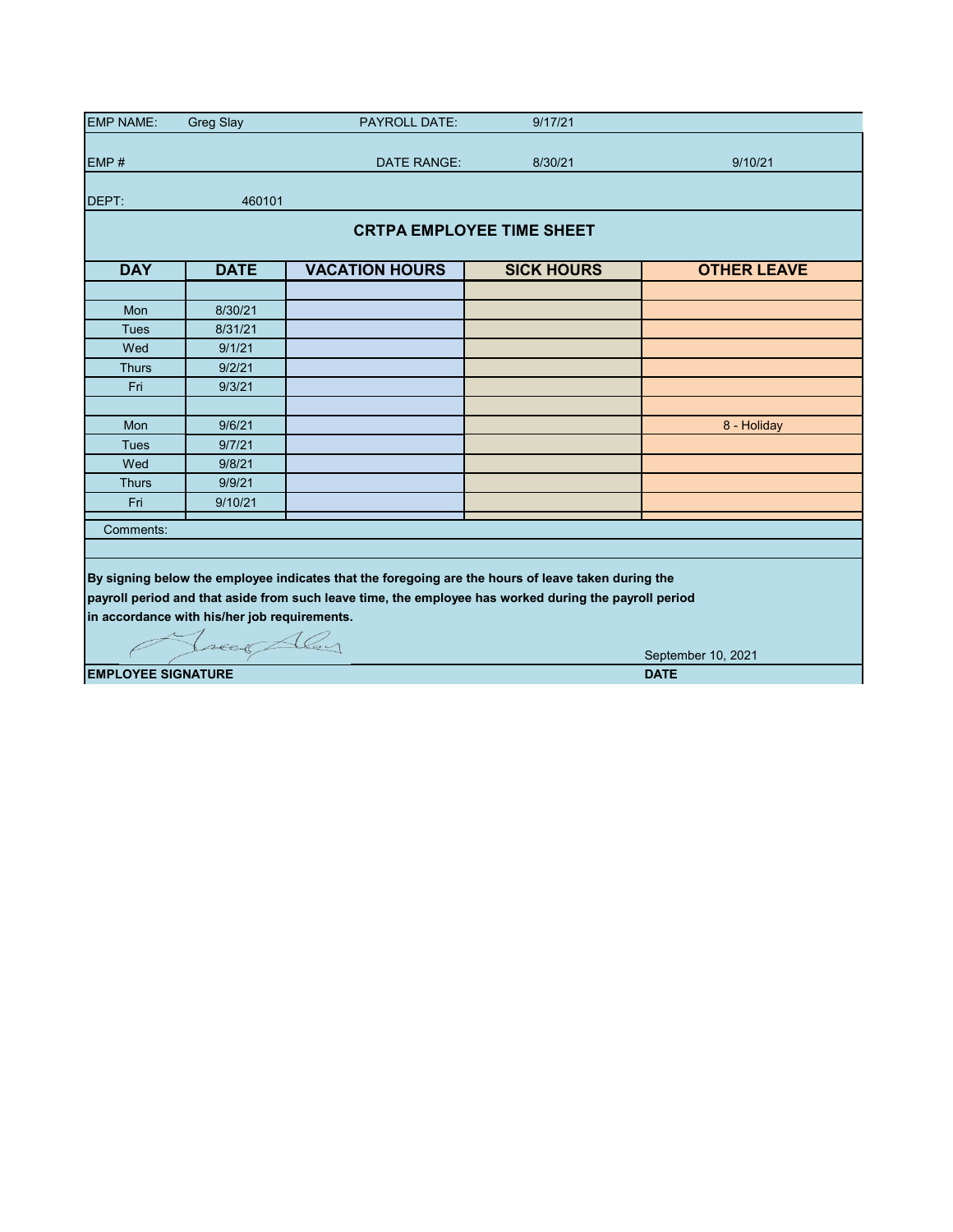| Department<br><b>Payroll Date</b><br><b>Payroll Range</b> | <b>Employee Name</b><br><b>Employee Number</b> | <b>Greg Slay</b><br>14156<br><b>CRTPA</b><br>09/17/21<br>08/30/21 | thru                                                | 09/10/21                      |                               |                                                       |                                          |                                                      |              | VACATION, SICK, HOLIDAY OR OTHER TIME SHOULD BE LISTED UNDER THE ADMIN TASK            |
|-----------------------------------------------------------|------------------------------------------------|-------------------------------------------------------------------|-----------------------------------------------------|-------------------------------|-------------------------------|-------------------------------------------------------|------------------------------------------|------------------------------------------------------|--------------|----------------------------------------------------------------------------------------|
| <b>Day</b>                                                | <b>Date</b>                                    | <b>Task 1.0</b><br><b>Admin</b>                                   | <b>Task 2.0</b><br><b>Data</b><br><b>Collection</b> | <b>Task 3.0</b><br><b>LRP</b> | <b>Task 4.0</b><br><b>SRP</b> | <b>Task 5.0</b><br><b>Mobility</b><br><b>Planning</b> | <b>Task 6.0</b><br><b>Public</b><br>Inv. | <b>Task 7.0</b><br><b>Special</b><br><b>Projects</b> |              |                                                                                        |
|                                                           |                                                | 701                                                               | 989                                                 | 703                           | 990                           | 706                                                   | 705                                      | 995                                                  | <b>Hours</b> |                                                                                        |
| Mon                                                       | 08/30/21                                       | $\boldsymbol{3}$                                                  |                                                     |                               |                               | 3 <sup>5</sup>                                        |                                          |                                                      | 8            | RFQ, RMP, PPLs, Thomasville Rd Trail                                                   |
| <b>Tues</b>                                               | 08/31/21                                       | $\overline{2}$                                                    |                                                     |                               |                               | 3                                                     |                                          | 2 <sup>1</sup>                                       | 8            | Admin, RFQ, Thomasville Rd Trail, TD expenditures, US 90 Trail                         |
| Wed                                                       | 09/01/21                                       | $2 \nightharpoonup$                                               |                                                     | $\overline{2}$                |                               | 3                                                     |                                          |                                                      | 8            | Admin, Monroe Sidewalks, Thomasville Rd Trail, Wakulla Bike Projects, Monitcello Trail |
| <b>Thurs</b>                                              | 09/02/21                                       | $\overline{\mathbf{4}}$                                           |                                                     | $\overline{2}$                |                               | 2 <sup>1</sup>                                        |                                          |                                                      | 8            | Committee meeting prep, attorney contract, Paul Russell Road, Thomasville Rd Trail     |
| Fri                                                       | 09/03/21                                       | $\overline{2}$                                                    |                                                     | 2 <sup>2</sup>                |                               | 2 <sup>2</sup>                                        |                                          |                                                      | 8            | Admin, staff meeting, RMP, Thomasville Rd Trail, website, US 90 Trail                  |
| Mon                                                       | 09/06/21                                       | 8                                                                 |                                                     |                               |                               |                                                       |                                          |                                                      | 8            | Labor Day                                                                              |
| <b>Tues</b>                                               | 09/07/21                                       | $5\phantom{1}$                                                    |                                                     |                               |                               | 2 <sup>1</sup>                                        |                                          |                                                      | 8            | Committeees, RMP, Thomasville Rd Trail                                                 |
| Wed                                                       | 09/08/21                                       | $\overline{\mathbf{4}}$                                           |                                                     |                               |                               | 3                                                     |                                          |                                                      | 8            | Admin, briefings (Richardson, Minor), billings, Thomasville Road Trail, Stadium/LB     |
| <b>Thurs</b>                                              | 09/09/21                                       | $\boldsymbol{3}$                                                  |                                                     |                               |                               | $\boldsymbol{3}$                                      |                                          |                                                      | 8            | Admin, agenda review, briefings (Barfield, W-C), Resurfacings, Thomasville Rd Trail,   |
| Fri                                                       | 09/10/21                                       | 3                                                                 | 1                                                   |                               |                               | $\overline{\mathbf{4}}$                               |                                          |                                                      | 8            | Staff meeting, agenda review, safety data, COA, Thomasville Rd Trail                   |
|                                                           |                                                |                                                                   |                                                     |                               |                               |                                                       |                                          |                                                      |              |                                                                                        |

## **INDER THE ADMIN TASK**

| <b>Hours</b> |                                                                                        |
|--------------|----------------------------------------------------------------------------------------|
| 8            | RFQ, RMP, PPLs, Thomasville Rd Trail                                                   |
| 8            | Admin, RFQ, Thomasville Rd Trail, TD expenditures, US 90 Trail                         |
| 8            | Admin, Monroe Sidewalks, Thomasville Rd Trail, Wakulla Bike Projects, Monitcello Trail |
| 8            | Committee meeting prep, attorney contract, Paul Russell Road, Thomasville Rd Trail     |
| 8            | Admin, staff meeting, RMP, Thomasville Rd Trail, website, US 90 Trail                  |
| 8            | Labor Day                                                                              |
| 8            | Committeees, RMP, Thomasville Rd Trail                                                 |
| 8            | Admin, briefings (Richardson, Minor), billings, Thomasville Road Trail, Stadium/LB     |
| 8            | Admin, agenda review, briefings (Barfield, W-C), Resurfacings, Thomasville Rd Trail,   |
| 8            | Staff meeting, agenda review, safety data, COA, Thomasville Rd Trail                   |
| 80           | Total                                                                                  |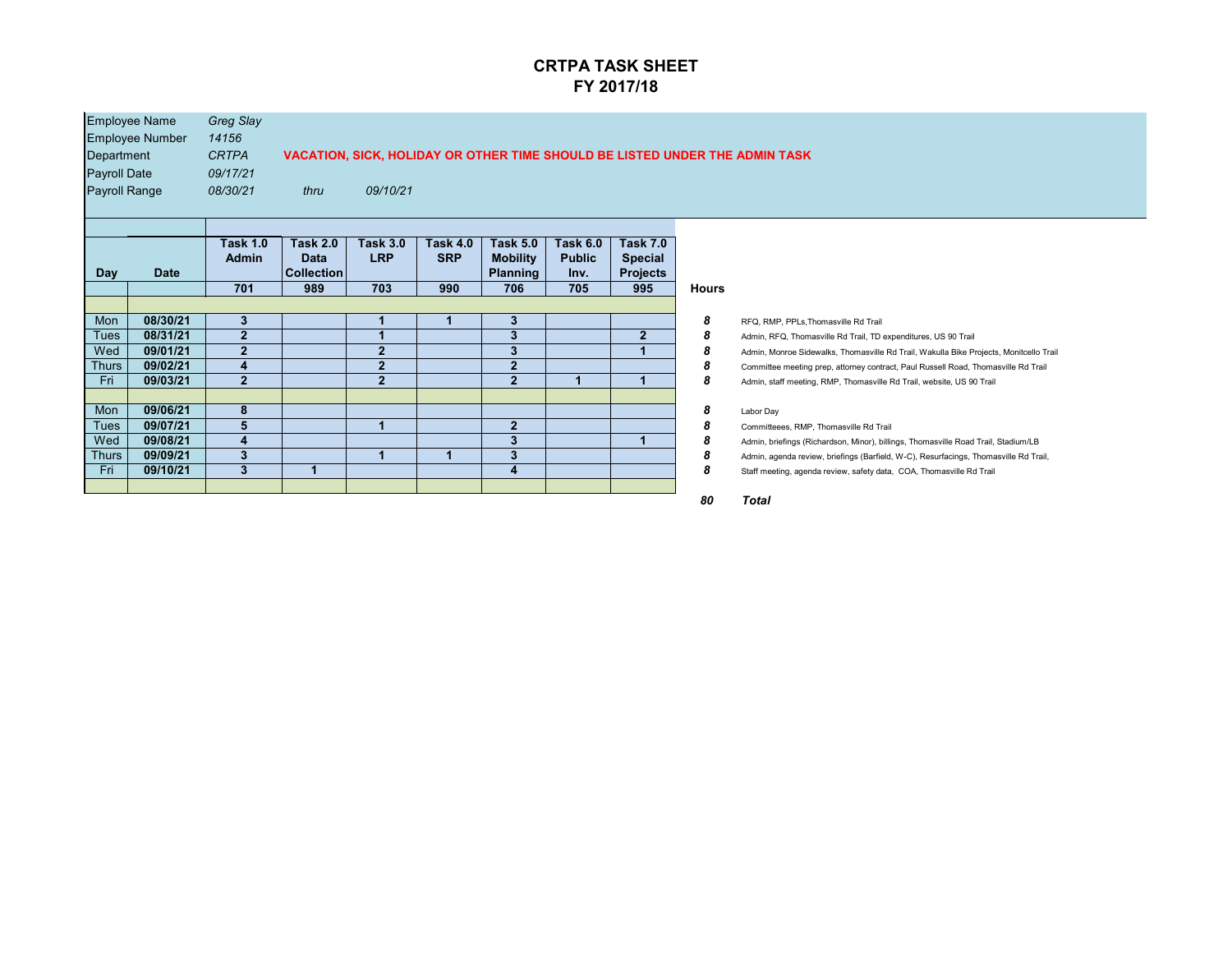| <b>EMP NAME:</b>          | <b>Greg Slay</b>                             | <b>PAYROLL DATE:</b>                                                                                  | 10/1/21           |                    |  |  |  |  |  |  |  |
|---------------------------|----------------------------------------------|-------------------------------------------------------------------------------------------------------|-------------------|--------------------|--|--|--|--|--|--|--|
| EMP#                      |                                              | <b>DATE RANGE:</b>                                                                                    | 9/13/21           | 9/24/21            |  |  |  |  |  |  |  |
|                           |                                              |                                                                                                       |                   |                    |  |  |  |  |  |  |  |
| DEPT:                     | 460101                                       |                                                                                                       |                   |                    |  |  |  |  |  |  |  |
|                           | <b>CRTPA EMPLOYEE TIME SHEET</b>             |                                                                                                       |                   |                    |  |  |  |  |  |  |  |
|                           |                                              |                                                                                                       |                   |                    |  |  |  |  |  |  |  |
| <b>DAY</b>                | <b>DATE</b>                                  | <b>VACATION HOURS</b>                                                                                 | <b>SICK HOURS</b> | <b>OTHER LEAVE</b> |  |  |  |  |  |  |  |
|                           |                                              |                                                                                                       |                   |                    |  |  |  |  |  |  |  |
| Mon                       | 9/13/21                                      |                                                                                                       |                   |                    |  |  |  |  |  |  |  |
| <b>Tues</b>               | 9/14/21                                      |                                                                                                       |                   |                    |  |  |  |  |  |  |  |
| Wed                       | 9/15/21                                      |                                                                                                       |                   |                    |  |  |  |  |  |  |  |
| <b>Thurs</b>              | 9/16/21                                      |                                                                                                       |                   |                    |  |  |  |  |  |  |  |
| Fri                       | 9/17/21                                      |                                                                                                       |                   |                    |  |  |  |  |  |  |  |
|                           |                                              |                                                                                                       |                   |                    |  |  |  |  |  |  |  |
| Mon                       | 9/20/21                                      |                                                                                                       |                   |                    |  |  |  |  |  |  |  |
| <b>Tues</b>               | 9/21/21                                      |                                                                                                       |                   |                    |  |  |  |  |  |  |  |
| Wed                       | 9/22/21                                      |                                                                                                       |                   |                    |  |  |  |  |  |  |  |
| <b>Thurs</b>              | 9/23/21                                      |                                                                                                       |                   |                    |  |  |  |  |  |  |  |
| Fri                       | 9/24/21                                      |                                                                                                       |                   |                    |  |  |  |  |  |  |  |
| Comments:                 |                                              |                                                                                                       |                   |                    |  |  |  |  |  |  |  |
|                           |                                              |                                                                                                       |                   |                    |  |  |  |  |  |  |  |
|                           |                                              |                                                                                                       |                   |                    |  |  |  |  |  |  |  |
|                           |                                              | By signing below the employee indicates that the foregoing are the hours of leave taken during the    |                   |                    |  |  |  |  |  |  |  |
|                           |                                              | payroll period and that aside from such leave time, the employee has worked during the payroll period |                   |                    |  |  |  |  |  |  |  |
|                           | in accordance with his/her job requirements. |                                                                                                       |                   |                    |  |  |  |  |  |  |  |
|                           | Treas Aley                                   |                                                                                                       |                   |                    |  |  |  |  |  |  |  |
|                           |                                              |                                                                                                       |                   | September 24, 2021 |  |  |  |  |  |  |  |
| <b>EMPLOYEE SIGNATURE</b> |                                              |                                                                                                       |                   | <b>DATE</b>        |  |  |  |  |  |  |  |
|                           |                                              |                                                                                                       |                   |                    |  |  |  |  |  |  |  |
|                           |                                              |                                                                                                       |                   |                    |  |  |  |  |  |  |  |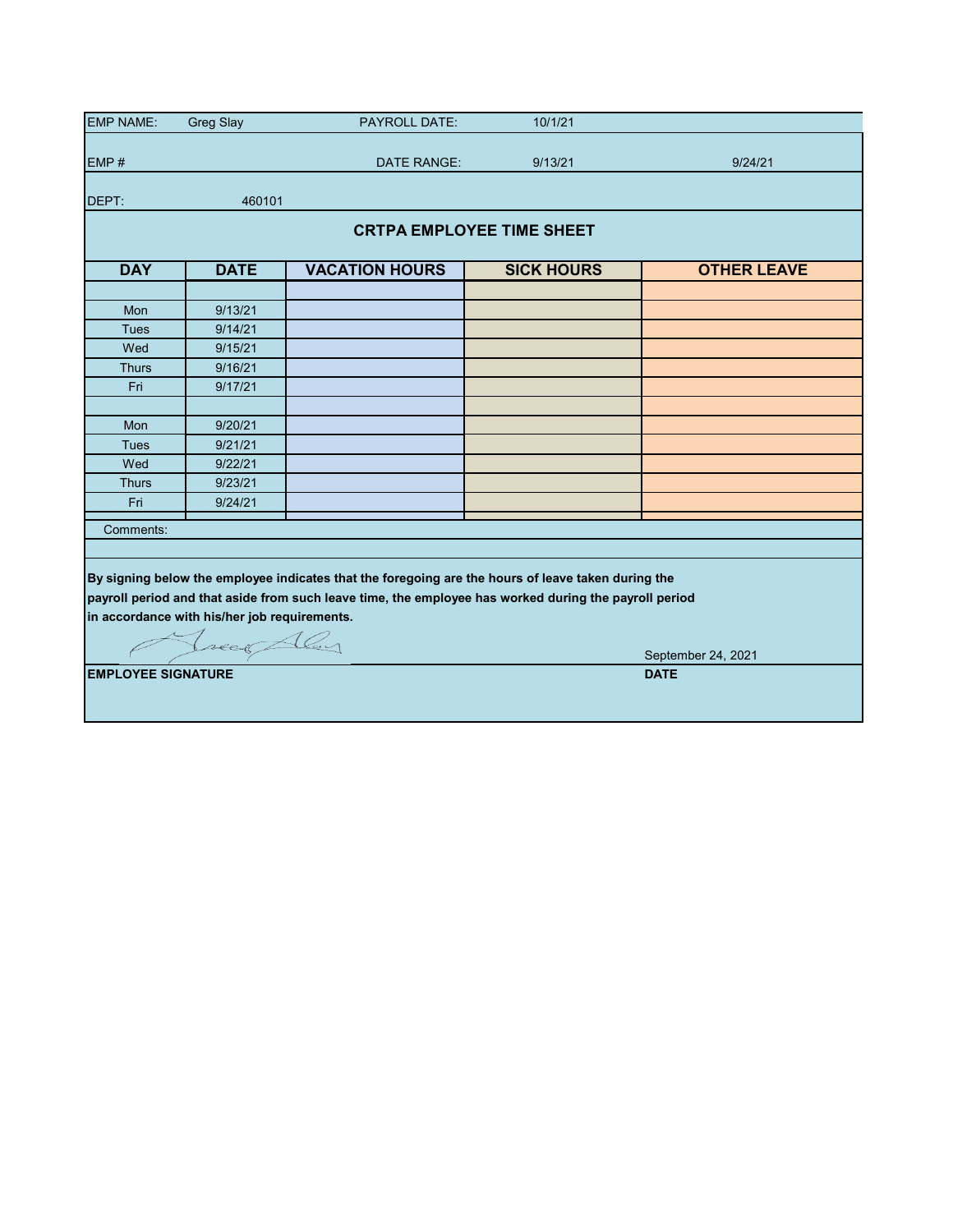| Department<br><b>Payroll Date</b><br><b>Payroll Range</b> | <b>Employee Name</b><br><b>Employee Number</b> | <b>Greg Slay</b><br>14156<br><b>CRTPA</b><br>10/01/21<br>09/13/21 | VACATION, SICK, HOLIDAY OR OTHER TIME SHOULD BE LISTED UNDER THE ADMIN TASK<br>thru<br>09/24/21 |                                      |                                      |                                                              |                                                 |                                                             |                  |                                                                                                                                                                   |  |  |
|-----------------------------------------------------------|------------------------------------------------|-------------------------------------------------------------------|-------------------------------------------------------------------------------------------------|--------------------------------------|--------------------------------------|--------------------------------------------------------------|-------------------------------------------------|-------------------------------------------------------------|------------------|-------------------------------------------------------------------------------------------------------------------------------------------------------------------|--|--|
| <b>Day</b>                                                | <b>Date</b>                                    | Task 1.0<br><b>Admin</b><br>701                                   | <b>Task 2.0</b><br><b>Data</b><br>  Collection  <br>989                                         | <b>Task 3.0</b><br><b>LRP</b><br>703 | <b>Task 4.0</b><br><b>SRP</b><br>990 | <b>Task 5.0</b><br><b>Mobility</b><br><b>Planning</b><br>706 | <b>Task 6.0</b><br><b>Public</b><br>Inv.<br>705 | <b>Task 7.0</b><br><b>Special</b><br><b>Projects</b><br>995 | <b>Hours</b>     |                                                                                                                                                                   |  |  |
| Mon                                                       | 09/13/21                                       | 6 <sup>°</sup>                                                    |                                                                                                 |                                      |                                      | $\mathbf{2}$                                                 |                                                 |                                                             | $\boldsymbol{8}$ | Admin, CRTPA meeting, Thomasville Rd Path                                                                                                                         |  |  |
| <b>Tues</b><br>Wed                                        | 09/14/21<br>09/15/21                           | 2 <sup>1</sup><br>$\mathbf 2$                                     |                                                                                                 |                                      |                                      | 3<br>4                                                       |                                                 |                                                             | 8<br>8           | Admin, retreat, traffic data, Chatahoochee resurfacing, Thomasville Rd Path<br>Retreat site review, traffic data, RMP, Thomasville Rd Path, Monticello Trail PD&E |  |  |
| <b>Thurs</b><br>Fri                                       | 09/16/21<br>09/17/21                           | $\overline{2}$                                                    |                                                                                                 |                                      | 2 <sup>1</sup>                       | 3                                                            |                                                 |                                                             | 8<br>8           | FTP committee, Thomasville Rd Path, Monticello PD&E PH<br>Admin, RMP, TIP, Thomasville Rd Path, US 90                                                             |  |  |
| Mon                                                       | 09/20/21                                       |                                                                   |                                                                                                 |                                      |                                      | $\overline{2}$                                               |                                                 |                                                             |                  |                                                                                                                                                                   |  |  |
| <b>Tues</b>                                               | 09/21/21                                       |                                                                   |                                                                                                 |                                      |                                      | 3                                                            | $\overline{\mathbf{4}}$<br>$\overline{2}$       |                                                             | 8<br>8           | RMP, PPLs, Thomasville Rd Path, website, Big Bend Contractors presentation prep<br>Admin, traffic data, RMP, Thomasville Rd, ITS, Big Ben Contractors             |  |  |
| Wed                                                       | 09/22/21                                       |                                                                   |                                                                                                 |                                      |                                      | $\mathbf{2}$                                                 |                                                 |                                                             | 8                | Admin, CTST, RMP, PPLs, Thomasville Rd Path, website, US 90                                                                                                       |  |  |
| <b>Thurs</b><br>Fri                                       | 09/23/21<br>09/24/21                           | $\overline{2}$<br>2 <sup>1</sup>                                  | 2 <sup>1</sup>                                                                                  |                                      |                                      | 3 <sup>5</sup>                                               | 2 <sup>1</sup>                                  | $\overline{2}$<br>2 <sup>1</sup>                            | 8<br>8           | Admin, legislative issues, Thomasville Rd                                                                                                                         |  |  |
|                                                           |                                                |                                                                   |                                                                                                 |                                      |                                      |                                                              |                                                 |                                                             |                  | Staff meeting, safety/traffic data, website, Stadium/LB                                                                                                           |  |  |

## **JNDER THE ADMIN TASK**

| <b>Hours</b> |                                                                                    |
|--------------|------------------------------------------------------------------------------------|
| 8            | Admin, CRTPA meeting, Thomasville Rd Path                                          |
| 8            | Admin, retreat, traffic data, Chatahoochee resurfacing, Thomasville Rd Path        |
| 8            | Retreat site review, traffic data, RMP, Thomasville Rd Path, Monticello Trail PD&E |
| 8            | FTP committee, Thomasville Rd Path, Monticello PD&E PH                             |
| 8            | Admin, RMP, TIP, Thomasville Rd Path, US 90                                        |
| 8            | RMP, PPLs, Thomasville Rd Path, website, Big Bend Contractors presentation prep    |
| 8            | Admin, traffic data, RMP, Thomasville Rd, ITS, Big Ben Contractors                 |
| 8            | Admin, CTST, RMP, PPLs, Thomasville Rd Path, website, US 90                        |
| 8            | Admin, legislative issues, Thomasville Rd                                          |
| 8            | Staff meeting, safety/traffic data, website, Stadium/LB                            |
| 80           | Total                                                                              |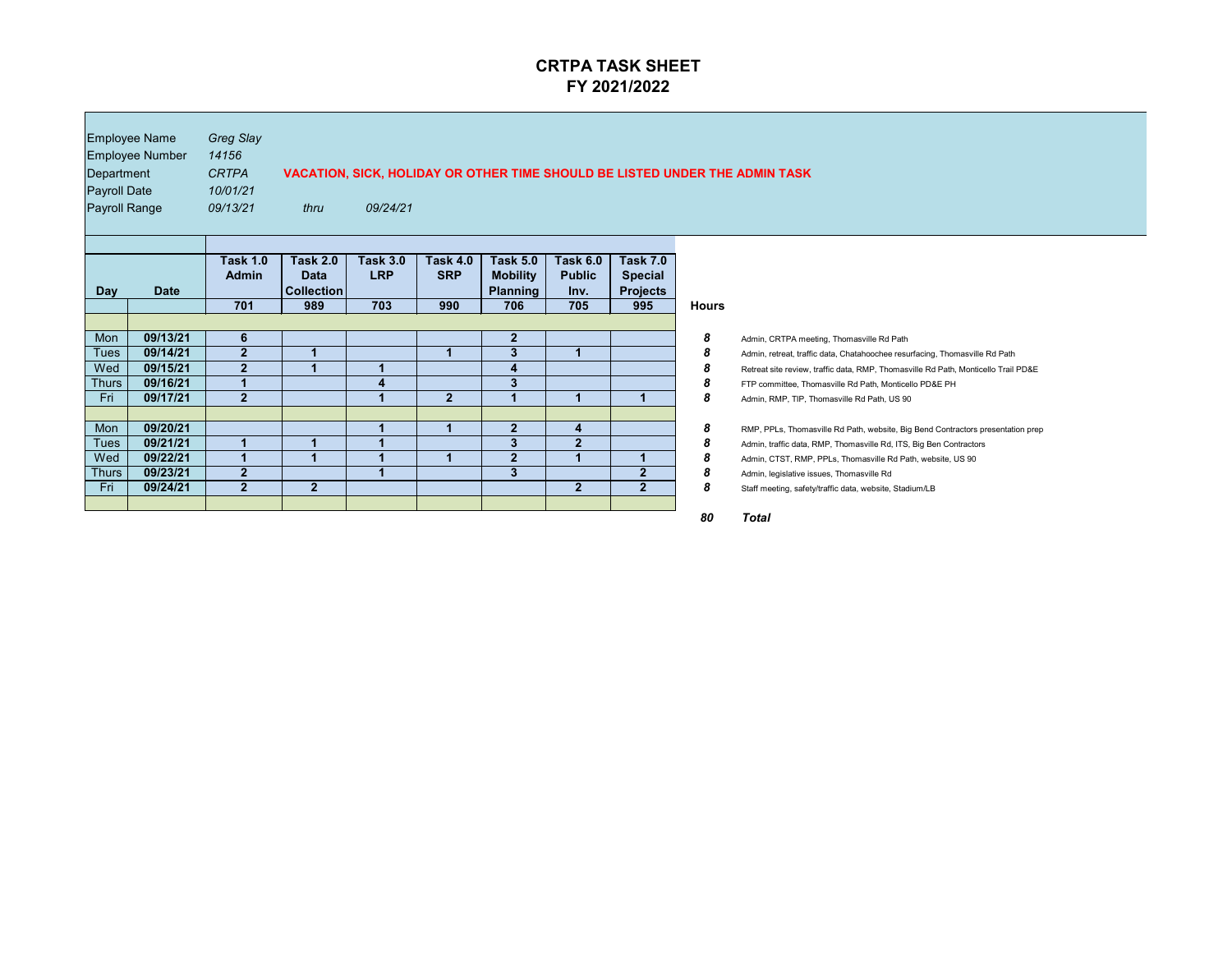| <b>EMP NAME:</b>                         | <b>Greg Slay</b>                             | <b>PAYROLL DATE:</b>                                                                                  | 10/15/21          |                    |  |  |  |  |  |  |
|------------------------------------------|----------------------------------------------|-------------------------------------------------------------------------------------------------------|-------------------|--------------------|--|--|--|--|--|--|
|                                          |                                              |                                                                                                       |                   |                    |  |  |  |  |  |  |
| EMP#                                     |                                              | DATE RANGE:                                                                                           | 9/27/21           | 10/8/21            |  |  |  |  |  |  |
| DEPT:                                    | 460101                                       |                                                                                                       |                   |                    |  |  |  |  |  |  |
|                                          |                                              |                                                                                                       |                   |                    |  |  |  |  |  |  |
| <b>CRTPA EMPLOYEE TIME SHEET</b>         |                                              |                                                                                                       |                   |                    |  |  |  |  |  |  |
| <b>DAY</b>                               | <b>DATE</b>                                  | <b>VACATION HOURS</b>                                                                                 | <b>SICK HOURS</b> | <b>OTHER LEAVE</b> |  |  |  |  |  |  |
|                                          |                                              |                                                                                                       |                   |                    |  |  |  |  |  |  |
| Mon                                      | 9/27/21                                      |                                                                                                       |                   |                    |  |  |  |  |  |  |
| <b>Tues</b>                              | 9/28/21                                      |                                                                                                       |                   |                    |  |  |  |  |  |  |
| Wed                                      | 9/29/21                                      |                                                                                                       |                   |                    |  |  |  |  |  |  |
| <b>Thurs</b>                             | 9/30/21                                      |                                                                                                       |                   |                    |  |  |  |  |  |  |
| Fri                                      | 10/1/21                                      |                                                                                                       |                   |                    |  |  |  |  |  |  |
|                                          |                                              |                                                                                                       |                   |                    |  |  |  |  |  |  |
| Mon                                      | 10/4/21                                      |                                                                                                       |                   |                    |  |  |  |  |  |  |
| <b>Tues</b>                              | 10/5/21                                      |                                                                                                       |                   |                    |  |  |  |  |  |  |
| Wed                                      | 10/6/21                                      |                                                                                                       |                   |                    |  |  |  |  |  |  |
| <b>Thurs</b>                             | 10/7/21                                      |                                                                                                       |                   |                    |  |  |  |  |  |  |
| Fri                                      | 10/8/21                                      |                                                                                                       |                   |                    |  |  |  |  |  |  |
| Comments:                                |                                              |                                                                                                       |                   |                    |  |  |  |  |  |  |
|                                          |                                              |                                                                                                       |                   |                    |  |  |  |  |  |  |
|                                          |                                              | By signing below the employee indicates that the foregoing are the hours of leave taken during the    |                   |                    |  |  |  |  |  |  |
|                                          |                                              | payroll period and that aside from such leave time, the employee has worked during the payroll period |                   |                    |  |  |  |  |  |  |
|                                          | in accordance with his/her job requirements. |                                                                                                       |                   |                    |  |  |  |  |  |  |
|                                          |                                              |                                                                                                       |                   |                    |  |  |  |  |  |  |
|                                          | Tread Aley                                   |                                                                                                       |                   |                    |  |  |  |  |  |  |
|                                          |                                              |                                                                                                       |                   | October 8, 2021    |  |  |  |  |  |  |
| <b>EMPLOYEE SIGNATURE</b><br><b>DATE</b> |                                              |                                                                                                       |                   |                    |  |  |  |  |  |  |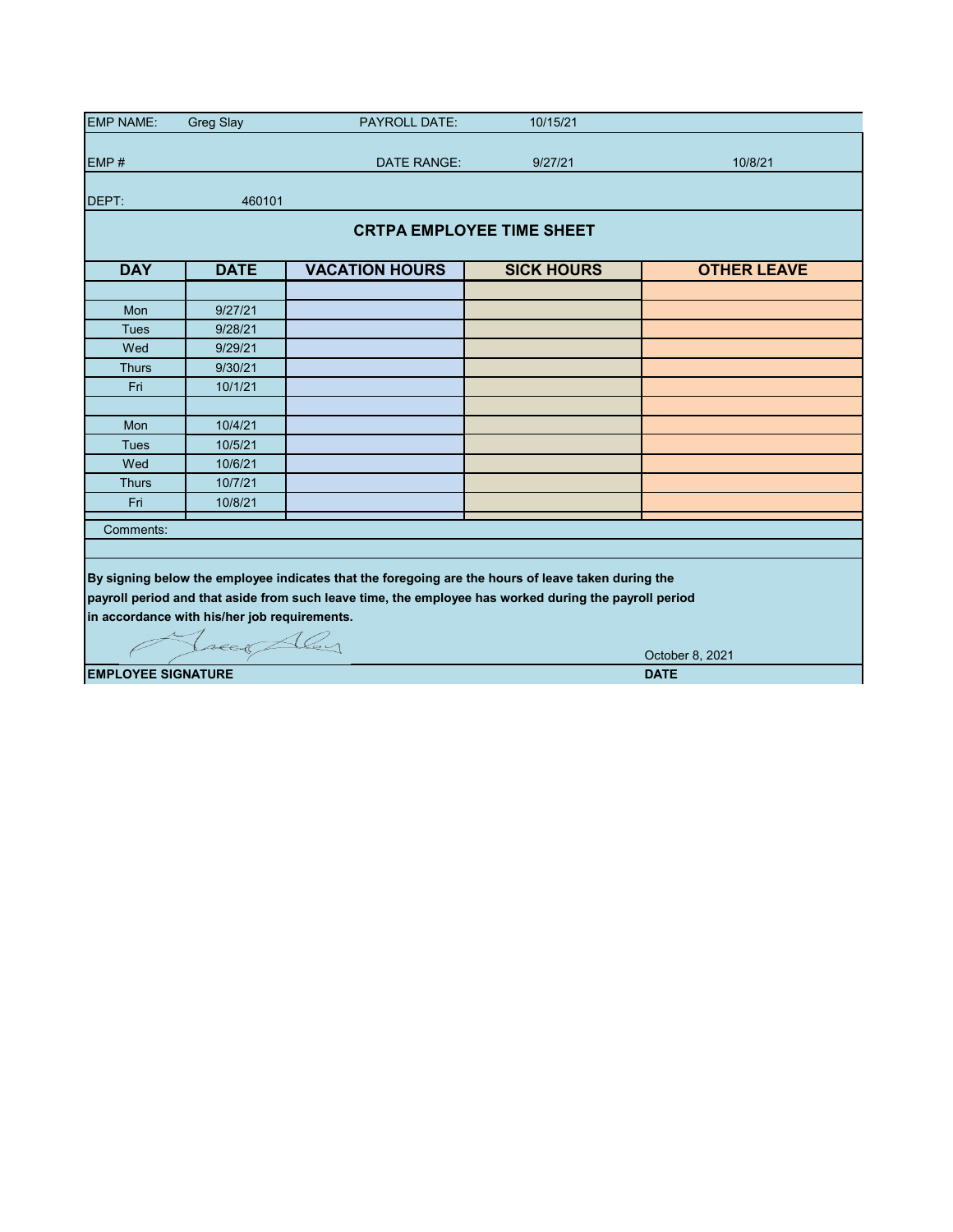| Department<br><b>Payroll Date</b><br><b>Payroll Range</b> | <b>Employee Name</b><br><b>Employee Number</b> | <b>Greg Slay</b><br>14156<br><b>CRTPA</b><br>10/15/21<br>09/27/21 | thru                                                       | 10/08/21                             |                                      |                                                              |                                                 |                                                             |                  | VACATION, SICK, HOLIDAY OR OTHER TIME SHOULD BE LISTED UNDER THE ADMIN TASK                                                                |
|-----------------------------------------------------------|------------------------------------------------|-------------------------------------------------------------------|------------------------------------------------------------|--------------------------------------|--------------------------------------|--------------------------------------------------------------|-------------------------------------------------|-------------------------------------------------------------|------------------|--------------------------------------------------------------------------------------------------------------------------------------------|
| <b>Day</b>                                                | <b>Date</b>                                    | <b>Task 1.0</b><br><b>Admin</b><br>701                            | <b>Task 2.0</b><br><b>Data</b><br><b>Collection</b><br>989 | <b>Task 3.0</b><br><b>LRP</b><br>703 | <b>Task 4.0</b><br><b>SRP</b><br>990 | <b>Task 5.0</b><br><b>Mobility</b><br><b>Planning</b><br>706 | <b>Task 6.0</b><br><b>Public</b><br>Inv.<br>705 | <b>Task 7.0</b><br><b>Special</b><br><b>Projects</b><br>995 | <b>Hours</b>     |                                                                                                                                            |
|                                                           |                                                |                                                                   |                                                            |                                      |                                      |                                                              |                                                 |                                                             |                  |                                                                                                                                            |
| Mon                                                       | 09/27/21                                       |                                                                   |                                                            | 5 <sup>5</sup>                       |                                      | $\mathbf{2}$                                                 |                                                 |                                                             | 8                | Admin, Blueprint IA meeting, RMP, Thomasville Rd Path                                                                                      |
| <b>Tues</b>                                               | 09/28/21                                       | $\overline{2}$                                                    |                                                            | $\overline{2}$                       |                                      | $\overline{3}$                                               |                                                 |                                                             | 8                | Admin, RMP, TIP, Thomasville Rd Path                                                                                                       |
| Wed                                                       | 09/29/21                                       | 3 <sup>5</sup>                                                    |                                                            | 2 <sub>2</sub>                       |                                      | $\overline{2}$                                               |                                                 |                                                             | 8                | Admin, Exec Committee, RMP, Chatahoochee refurfacing, Thomasville Rd Path, TV 20                                                           |
| <b>Thurs</b><br>Fri                                       | 09/30/21<br>10/01/21                           | 2 <sup>1</sup>                                                    | 2 <sup>1</sup>                                             | 3                                    |                                      | 3<br>3                                                       |                                                 |                                                             | 8<br>8           | FTP Implementation Committee, Downtown Monroe Sidewalks, Thomasville Rd Path, US 90 Trai<br>Staff meeting, crash data, Thomasville Rd Path |
| Mon                                                       | 10/04/21                                       | 8                                                                 |                                                            |                                      |                                      |                                                              |                                                 |                                                             | $\boldsymbol{8}$ | Admin, Grants policy, AMPO conference                                                                                                      |
| <b>Tues</b>                                               | 10/05/21                                       | 8                                                                 |                                                            |                                      |                                      |                                                              |                                                 |                                                             | 8                | <b>AMPO Conference</b>                                                                                                                     |
| Wed                                                       | 10/06/21                                       | 8                                                                 |                                                            |                                      |                                      |                                                              |                                                 |                                                             | 8                | <b>AMPO Conference</b>                                                                                                                     |
| <b>Thurs</b>                                              | 10/07/21                                       | 8                                                                 |                                                            |                                      |                                      |                                                              |                                                 |                                                             | 8                | <b>AMPO Conference</b>                                                                                                                     |
| Fri                                                       | 10/08/21                                       | $\overline{\mathbf{8}}$                                           |                                                            |                                      |                                      |                                                              |                                                 |                                                             | 8                | <b>AMPO Conference</b>                                                                                                                     |
|                                                           |                                                |                                                                   |                                                            |                                      |                                      |                                                              |                                                 |                                                             |                  |                                                                                                                                            |

 $\blacksquare$ 

*80 Total*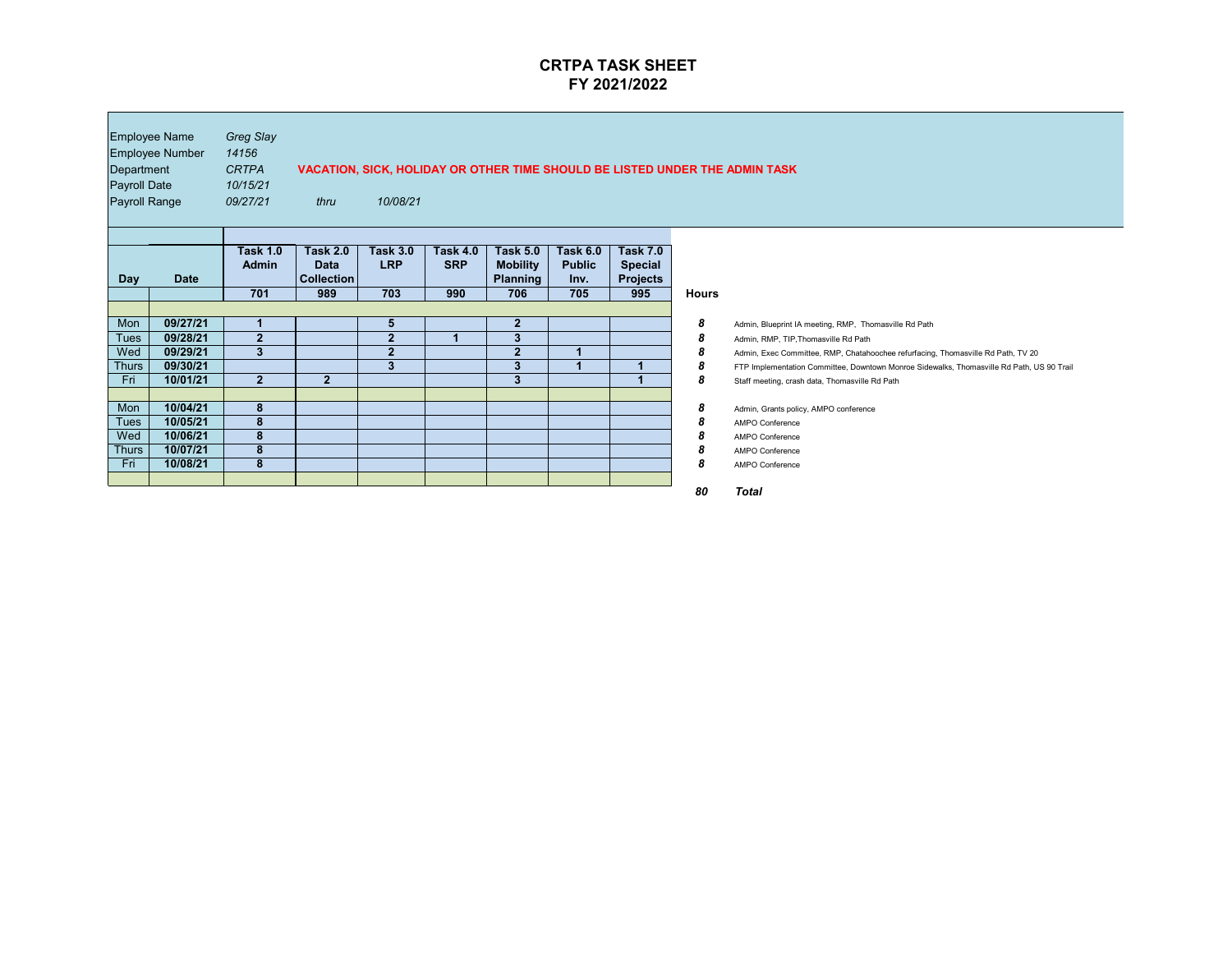| <b>EMP NAME:</b>                         | <b>Greg Slay</b>                             | <b>PAYROLL DATE:</b>                                                                                  | 10/29/21          |                    |  |  |  |  |  |  |  |
|------------------------------------------|----------------------------------------------|-------------------------------------------------------------------------------------------------------|-------------------|--------------------|--|--|--|--|--|--|--|
|                                          |                                              |                                                                                                       |                   |                    |  |  |  |  |  |  |  |
| EMP#                                     |                                              | <b>DATE RANGE:</b>                                                                                    | 10/11/21          | 10/22/21           |  |  |  |  |  |  |  |
| DEPT:                                    | 460101                                       |                                                                                                       |                   |                    |  |  |  |  |  |  |  |
|                                          | <b>CRTPA EMPLOYEE TIME SHEET</b>             |                                                                                                       |                   |                    |  |  |  |  |  |  |  |
| <b>DAY</b>                               | <b>DATE</b>                                  | <b>VACATION HOURS</b>                                                                                 | <b>SICK HOURS</b> | <b>OTHER LEAVE</b> |  |  |  |  |  |  |  |
|                                          |                                              |                                                                                                       |                   |                    |  |  |  |  |  |  |  |
| <b>Mon</b>                               | 10/11/21                                     | 8                                                                                                     |                   |                    |  |  |  |  |  |  |  |
| <b>Tues</b>                              | 10/12/21                                     | 8                                                                                                     |                   |                    |  |  |  |  |  |  |  |
| Wed                                      | 10/13/21                                     |                                                                                                       |                   |                    |  |  |  |  |  |  |  |
| <b>Thurs</b>                             | 10/14/21                                     |                                                                                                       |                   |                    |  |  |  |  |  |  |  |
| Fri                                      | 10/15/21                                     |                                                                                                       |                   |                    |  |  |  |  |  |  |  |
|                                          |                                              |                                                                                                       |                   |                    |  |  |  |  |  |  |  |
| Mon                                      | 10/18/21                                     |                                                                                                       |                   |                    |  |  |  |  |  |  |  |
| <b>Tues</b>                              | 10/19/21                                     |                                                                                                       |                   |                    |  |  |  |  |  |  |  |
| Wed                                      | 10/20/21                                     |                                                                                                       |                   |                    |  |  |  |  |  |  |  |
| <b>Thurs</b>                             | 10/21/21                                     |                                                                                                       |                   |                    |  |  |  |  |  |  |  |
| Fri                                      | 10/22/21                                     |                                                                                                       |                   |                    |  |  |  |  |  |  |  |
| Comments:                                |                                              |                                                                                                       |                   |                    |  |  |  |  |  |  |  |
|                                          |                                              |                                                                                                       |                   |                    |  |  |  |  |  |  |  |
|                                          |                                              | By signing below the employee indicates that the foregoing are the hours of leave taken during the    |                   |                    |  |  |  |  |  |  |  |
|                                          |                                              | payroll period and that aside from such leave time, the employee has worked during the payroll period |                   |                    |  |  |  |  |  |  |  |
|                                          |                                              |                                                                                                       |                   |                    |  |  |  |  |  |  |  |
|                                          | in accordance with his/her job requirements. |                                                                                                       |                   |                    |  |  |  |  |  |  |  |
|                                          | Treas Aley                                   |                                                                                                       |                   |                    |  |  |  |  |  |  |  |
|                                          |                                              |                                                                                                       |                   | October 22, 2021   |  |  |  |  |  |  |  |
| <b>EMPLOYEE SIGNATURE</b><br><b>DATE</b> |                                              |                                                                                                       |                   |                    |  |  |  |  |  |  |  |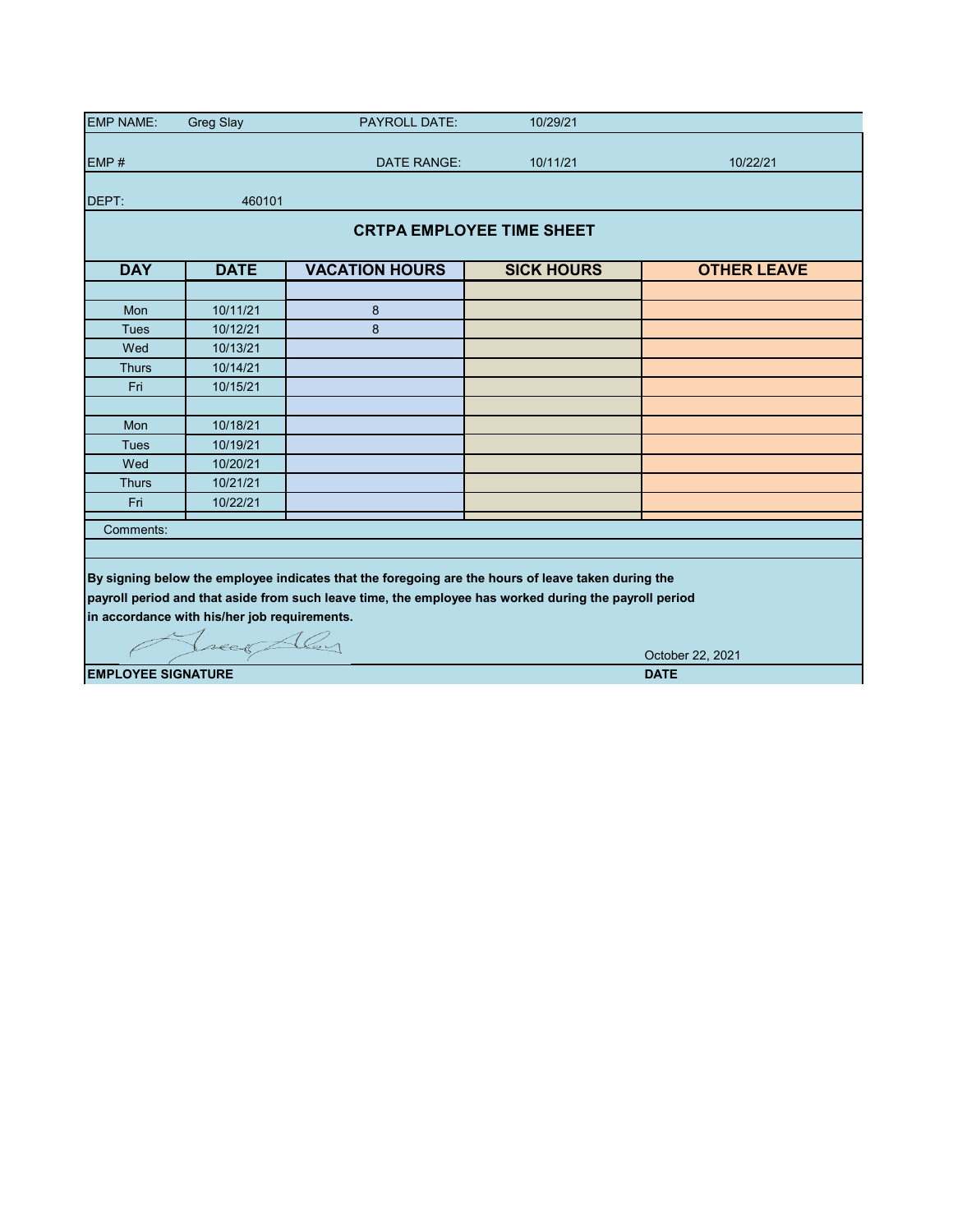| <b>Employee Name</b><br><b>Employee Number</b><br>Department<br><b>Payroll Date</b><br><b>Payroll Range</b> |                                  | <b>Greg Slay</b><br>14156<br><b>VACATION, SICK, HOLIDAY OR OTHER TIME SHOULD BE LISTED UNDER THE ADMIN TASK</b><br><b>CRTPA</b><br>10/29/21<br>10/11/21<br>10/22/21<br>thru |                                                     |                                      |                                      |                                                              |                                                 |                                                             |              |                                                                                                                          |
|-------------------------------------------------------------------------------------------------------------|----------------------------------|-----------------------------------------------------------------------------------------------------------------------------------------------------------------------------|-----------------------------------------------------|--------------------------------------|--------------------------------------|--------------------------------------------------------------|-------------------------------------------------|-------------------------------------------------------------|--------------|--------------------------------------------------------------------------------------------------------------------------|
| <b>Day</b>                                                                                                  | <b>Date</b>                      | <b>Task 1.0</b><br><b>Admin</b><br>701                                                                                                                                      | <b>Task 2.0</b><br><b>Data</b><br>Collection<br>989 | <b>Task 3.0</b><br><b>LRP</b><br>703 | <b>Task 4.0</b><br><b>SRP</b><br>990 | <b>Task 5.0</b><br><b>Mobility</b><br><b>Planning</b><br>706 | <b>Task 6.0</b><br><b>Public</b><br>Inv.<br>705 | <b>Task 7.0</b><br><b>Special</b><br><b>Projects</b><br>995 | <b>Hours</b> |                                                                                                                          |
| Mon                                                                                                         | 10/11/21                         | 8                                                                                                                                                                           |                                                     |                                      |                                      |                                                              |                                                 |                                                             | 8            | Personal leave                                                                                                           |
| <b>Tues</b><br>Wed<br><b>Thurs</b>                                                                          | 10/12/21<br>10/13/21<br>10/14/21 | 8<br>$\boldsymbol{3}$<br>$\overline{2}$                                                                                                                                     |                                                     | $\blacktriangleleft$                 | 1                                    | $\mathbf{2}$<br>$\overline{\mathbf{3}}$                      |                                                 | $\overline{2}$                                              | 8<br>8<br>8  | Personal leave<br>Admin, RMP, PPLs, Thomasville Rd, US 90<br>Admin, Thomasville Rd, Stadium/LB                           |
| Fri                                                                                                         | 10/15/21                         | $\overline{\mathbf{3}}$                                                                                                                                                     |                                                     |                                      | 1                                    |                                                              |                                                 | $\overline{2}$                                              | 8            | Staff meeting, ILA, PPLs, Thomasville Rd, US 90                                                                          |
| Mon<br><b>Tues</b><br>Wed                                                                                   | 10/18/21<br>10/19/21<br>10/20/21 | $\mathbf{3}$<br>6<br>3                                                                                                                                                      |                                                     | $\overline{\mathbf{1}}$              |                                      | $\overline{2}$<br>$\overline{2}$<br>2                        | $\mathbf{2}$                                    | $\overline{2}$                                              | 8<br>8<br>8  | Admin, retreat prep, Thomasville Rd, US 90<br>Retreat, Thomasville Rd Path<br>Admin, Thomasville Rd, Democrat interview, |
| <b>Thurs</b><br>Fri                                                                                         | 10/21/21<br>10/22/21             | $\overline{2}$<br>2 <sub>1</sub>                                                                                                                                            | 2 <sup>1</sup>                                      |                                      |                                      | 5<br>$\overline{2}$                                          |                                                 | 2 <sup>1</sup>                                              | 8<br>8       | Admin, TPM webinar, Thomasville Rd Q&A session<br>Admin, traffic data, Thomasville Rd, US 90                             |

## **JNDER THE ADMIN TASK**

| <b>Hours</b> |                                                 |
|--------------|-------------------------------------------------|
| 8            | Personal leave                                  |
| 8            | Personal leave                                  |
| 8            | Admin, RMP, PPLs, Thomasville Rd, US 90         |
| 8            | Admin, Thomasville Rd, Stadium/LB               |
| 8            | Staff meeting, ILA, PPLs, Thomasville Rd, US 90 |
| 8            | Admin, retreat prep, Thomasville Rd, US 90      |
| 8            | Retreat, Thomasville Rd Path                    |
| 8            | Admin, Thomasville Rd, Democrat interview,      |
| 8            | Admin, TPM webinar, Thomasville Rd Q&A session  |
| 8            | Admin, traffic data, Thomasville Rd, US 90      |
| 80           | Total                                           |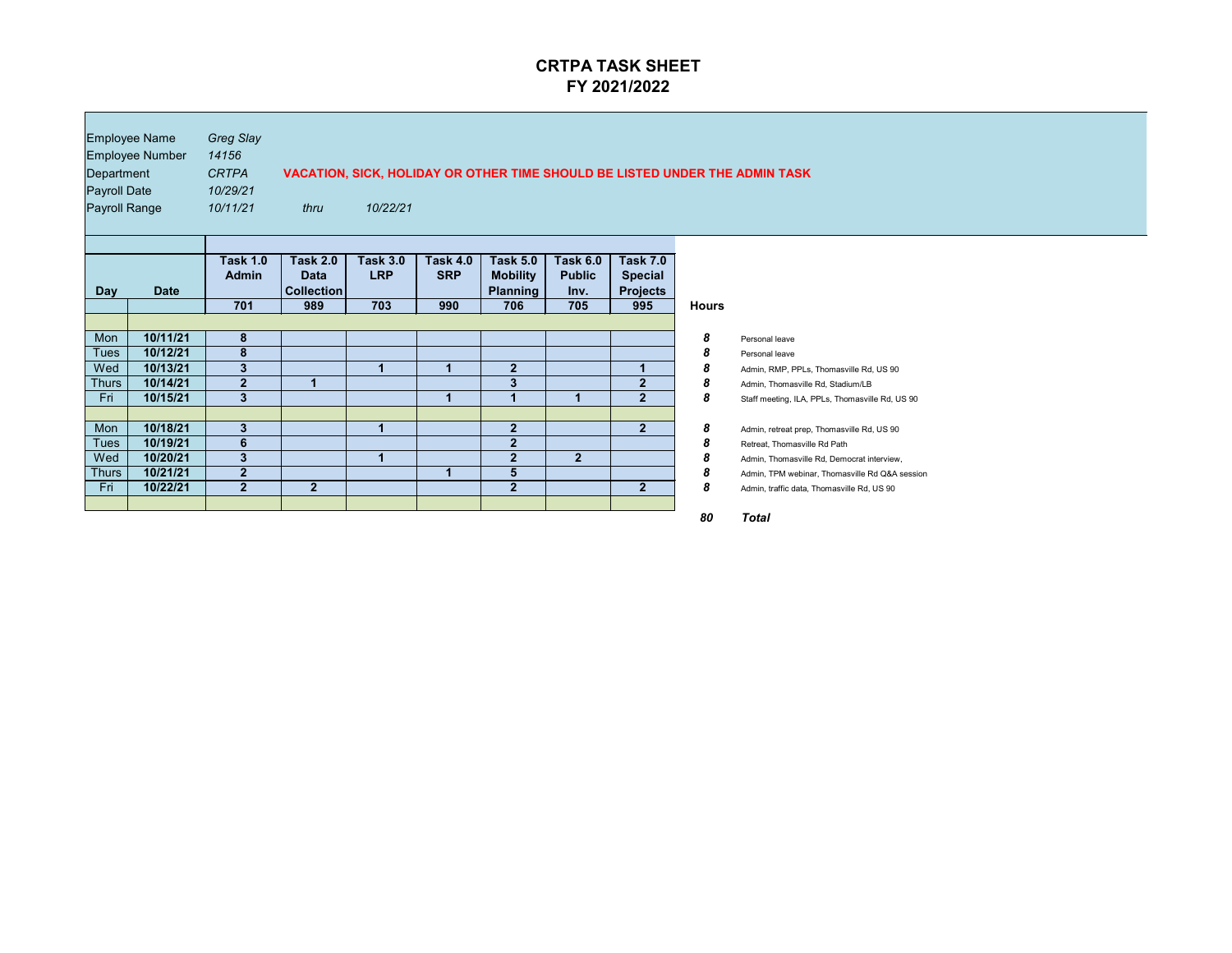| <b>EMP NAME:</b>                         | <b>Greg Slay</b>                             | <b>PAYROLL DATE:</b>                                                                                  | 11/12/21          |                    |  |  |  |  |  |  |  |
|------------------------------------------|----------------------------------------------|-------------------------------------------------------------------------------------------------------|-------------------|--------------------|--|--|--|--|--|--|--|
|                                          |                                              |                                                                                                       |                   |                    |  |  |  |  |  |  |  |
| EMP#                                     |                                              | <b>DATE RANGE:</b>                                                                                    | 10/25/21          | 11/5/21            |  |  |  |  |  |  |  |
| DEPT:                                    | 460101                                       |                                                                                                       |                   |                    |  |  |  |  |  |  |  |
|                                          | <b>CRTPA EMPLOYEE TIME SHEET</b>             |                                                                                                       |                   |                    |  |  |  |  |  |  |  |
| <b>DAY</b>                               | <b>DATE</b>                                  | <b>VACATION HOURS</b>                                                                                 | <b>SICK HOURS</b> | <b>OTHER LEAVE</b> |  |  |  |  |  |  |  |
|                                          |                                              |                                                                                                       |                   |                    |  |  |  |  |  |  |  |
| <b>Mon</b>                               | 10/25/21                                     |                                                                                                       |                   |                    |  |  |  |  |  |  |  |
| <b>Tues</b>                              | 10/26/21                                     |                                                                                                       |                   |                    |  |  |  |  |  |  |  |
| Wed                                      | 10/27/21                                     |                                                                                                       |                   |                    |  |  |  |  |  |  |  |
| <b>Thurs</b>                             | 10/28/21                                     |                                                                                                       |                   |                    |  |  |  |  |  |  |  |
| Fri                                      | 10/29/21                                     |                                                                                                       |                   |                    |  |  |  |  |  |  |  |
|                                          |                                              |                                                                                                       |                   |                    |  |  |  |  |  |  |  |
| Mon                                      | 11/1/21                                      |                                                                                                       |                   |                    |  |  |  |  |  |  |  |
| <b>Tues</b>                              | 11/2/21                                      |                                                                                                       |                   |                    |  |  |  |  |  |  |  |
| Wed                                      | 11/3/21                                      |                                                                                                       |                   |                    |  |  |  |  |  |  |  |
| <b>Thurs</b>                             | 11/4/21                                      |                                                                                                       |                   |                    |  |  |  |  |  |  |  |
| Fri                                      | 11/5/21                                      |                                                                                                       |                   |                    |  |  |  |  |  |  |  |
| Comments:                                |                                              |                                                                                                       |                   |                    |  |  |  |  |  |  |  |
|                                          |                                              |                                                                                                       |                   |                    |  |  |  |  |  |  |  |
|                                          |                                              | By signing below the employee indicates that the foregoing are the hours of leave taken during the    |                   |                    |  |  |  |  |  |  |  |
|                                          |                                              | payroll period and that aside from such leave time, the employee has worked during the payroll period |                   |                    |  |  |  |  |  |  |  |
|                                          | in accordance with his/her job requirements. |                                                                                                       |                   |                    |  |  |  |  |  |  |  |
|                                          |                                              |                                                                                                       |                   |                    |  |  |  |  |  |  |  |
|                                          | Treas Aley                                   |                                                                                                       |                   | November 4, 2021   |  |  |  |  |  |  |  |
|                                          |                                              |                                                                                                       |                   |                    |  |  |  |  |  |  |  |
| <b>EMPLOYEE SIGNATURE</b><br><b>DATE</b> |                                              |                                                                                                       |                   |                    |  |  |  |  |  |  |  |